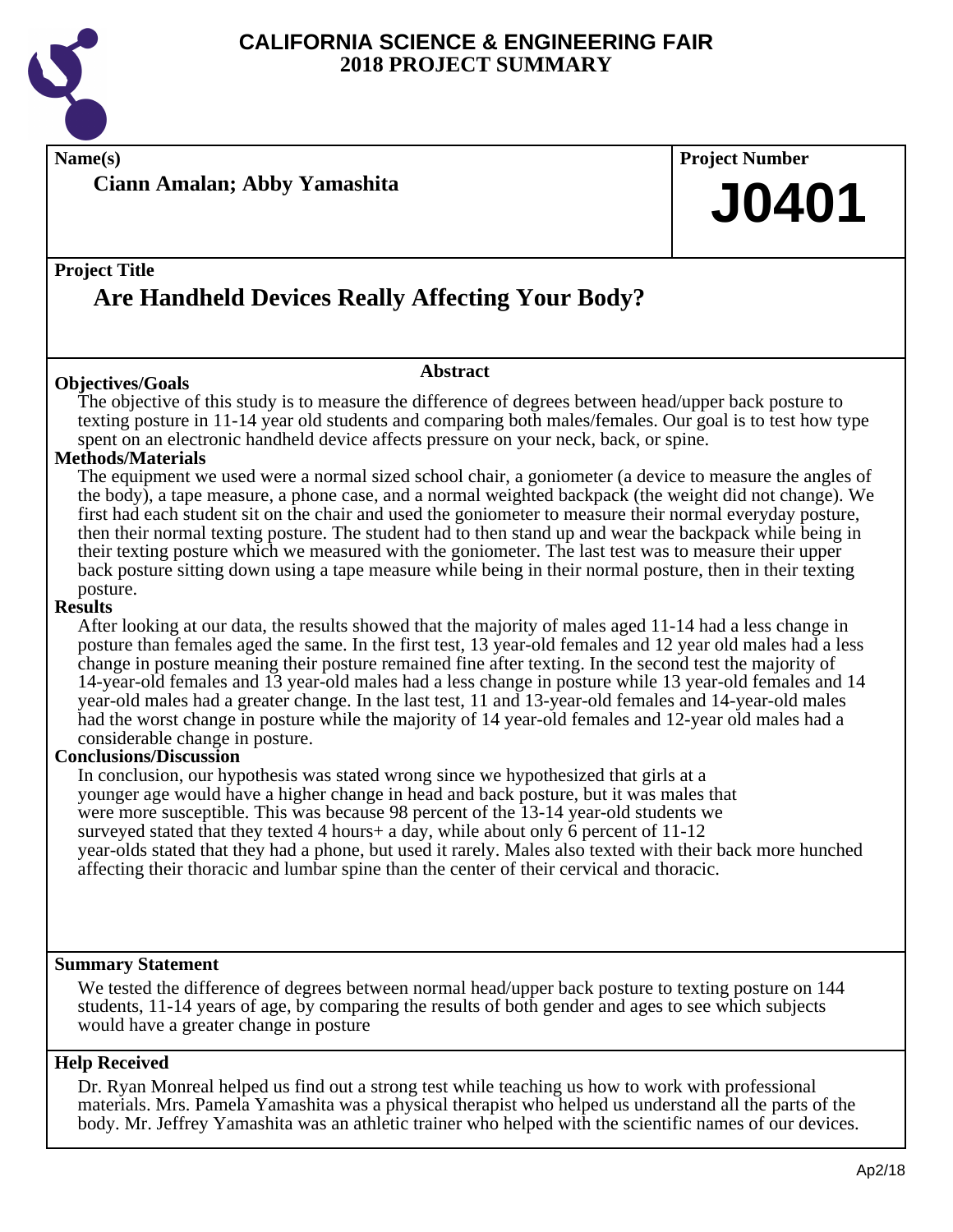

| Name(s)                                                                                                                                                                                                                                                                                               | <b>Project Number</b> |
|-------------------------------------------------------------------------------------------------------------------------------------------------------------------------------------------------------------------------------------------------------------------------------------------------------|-----------------------|
| <b>Ethan S. Aurand</b>                                                                                                                                                                                                                                                                                | <b>J0402</b>          |
| <b>Project Title</b><br><b>How Pets Affect Stress</b>                                                                                                                                                                                                                                                 |                       |
| <b>Abstract</b>                                                                                                                                                                                                                                                                                       |                       |
| <b>Objectives/Goals</b><br>My objective was to find out how pets affected humans stress levels.                                                                                                                                                                                                       |                       |
| <b>Methods/Materials</b><br>Blood pressure cuff, timer, volunteers, and a pet your volunteers like.                                                                                                                                                                                                   |                       |
| <b>Results</b>                                                                                                                                                                                                                                                                                        |                       |
| The group with pets took on average 2 minuets to calm down from the physical stress, meanwhile the<br>group without pets have a recovery rate of about 5 minutes                                                                                                                                      |                       |
| <b>Conclusions/Discussion</b><br>Tho-ought my experiments i found out that when you interact with a pet your recovery rate is twice as fast<br>vs if you did not interact with animal                                                                                                                 |                       |
|                                                                                                                                                                                                                                                                                                       |                       |
|                                                                                                                                                                                                                                                                                                       |                       |
|                                                                                                                                                                                                                                                                                                       |                       |
|                                                                                                                                                                                                                                                                                                       |                       |
|                                                                                                                                                                                                                                                                                                       |                       |
|                                                                                                                                                                                                                                                                                                       |                       |
|                                                                                                                                                                                                                                                                                                       |                       |
|                                                                                                                                                                                                                                                                                                       |                       |
|                                                                                                                                                                                                                                                                                                       |                       |
|                                                                                                                                                                                                                                                                                                       |                       |
|                                                                                                                                                                                                                                                                                                       |                       |
|                                                                                                                                                                                                                                                                                                       |                       |
|                                                                                                                                                                                                                                                                                                       |                       |
| <b>Summary Statement</b>                                                                                                                                                                                                                                                                              |                       |
| I measured the recovery rate of people with a pet and people with out a pet. I found out that you recover<br>faster with a pet                                                                                                                                                                        |                       |
| <b>Help Received</b>                                                                                                                                                                                                                                                                                  |                       |
| My parents and siblings for driving me to the Humane Society, with that I would like to thank the San<br>Diego Humane Society for letting me use a room and borrow pets. Also I would like to thank Mr.<br>Cabrera, Mr Hess, and Ms Huntington for helping me with grammar and setting up my project. |                       |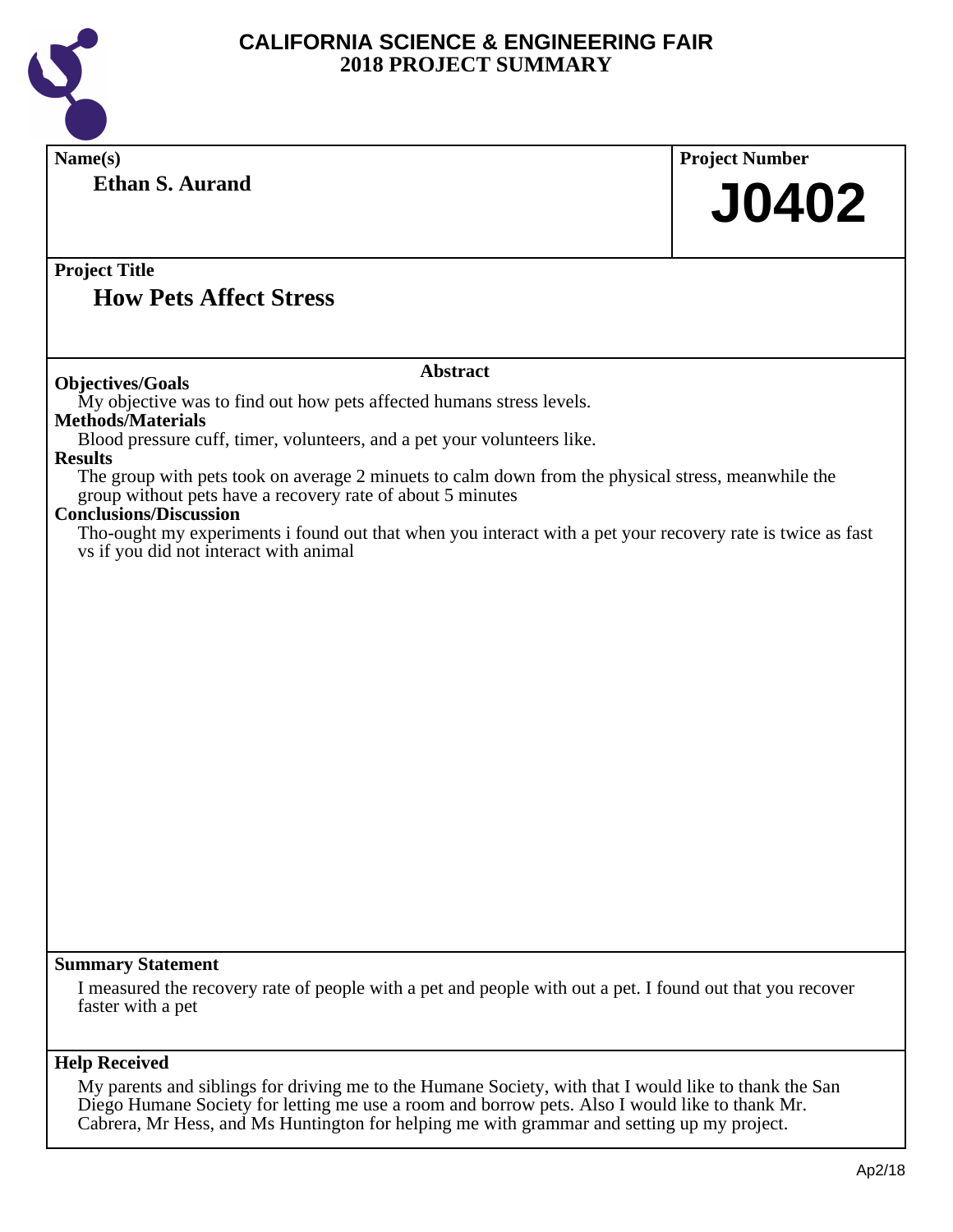

**Gabriella R. Biittner**

# **Name(s) Project Number**

# **J0403**

## **Project Title**

# **Detection of Gender Bias and Stereotyping by Grade Level and Gender**

## **Objectives/Goals**

The objective of my study was to determine which grade level and which gender had the most gender bias. I tested 1st, 3rd, 5th, and 7th graders at my school along with adults who are employed by the school. I will also record if males or females are more gender bias.

**Abstract**

## **Methods/Materials**

A picture of a six month old baby dressed in stereotypical boy, girl, and gender neutral clothing paired with a prop that is stereotypically boy, girl, or gender neutral. My subjects were all of the 1st, 3rd, 5th, and 7th graders, along with adult teachers and employees at my school. A word bank with passive, neutral, and aggressive words. I presented the three pictures individually to all students and adults in the study. I asked them to select one word that best described the baby in the picture. I studied 69 total subjects. I compared which grade level and gender picked the most passive words for the girl picture and the most aggressive words for the boy picture. Since the number of subjects varied by grade I calculated the percentages of responses.

### **Results**

The girls were more gender bias than the boys in my study. On the girl picture the girls chose more (71%) passive words than the boys (59%). On the boy picture both genders chose equal amounts of aggressive words (25% vs 21%). The adults had the highest percentage of passive words matched to the girl picture. The 7th graders used the most aggressive words to describe the boy picture.

## **Conclusions/Discussion**

In conclusion, the girls were much more gender bias than the boys; preferring to describe the girl picture as passive. At all grade levels, the words that were chosen to describe the girl picture were overwhelmingly (more than 50% of the time) passive words. This could be because young girls have been getting compliments their whole life such as "you are so cute, pretty, or nice." This may affect the way females see other girls and themselves. Where as, the boy picture had much more variety of passive, neutral, and aggressive words selected from the word bank. The difference in gender bias among grades was not statistically significant.

## **Summary Statement**

Gender bias and sterotyping were most strongly exhibited by the girls and for the girl's picture in my study.

## **Help Received**

I designed and performed the experiment by myself.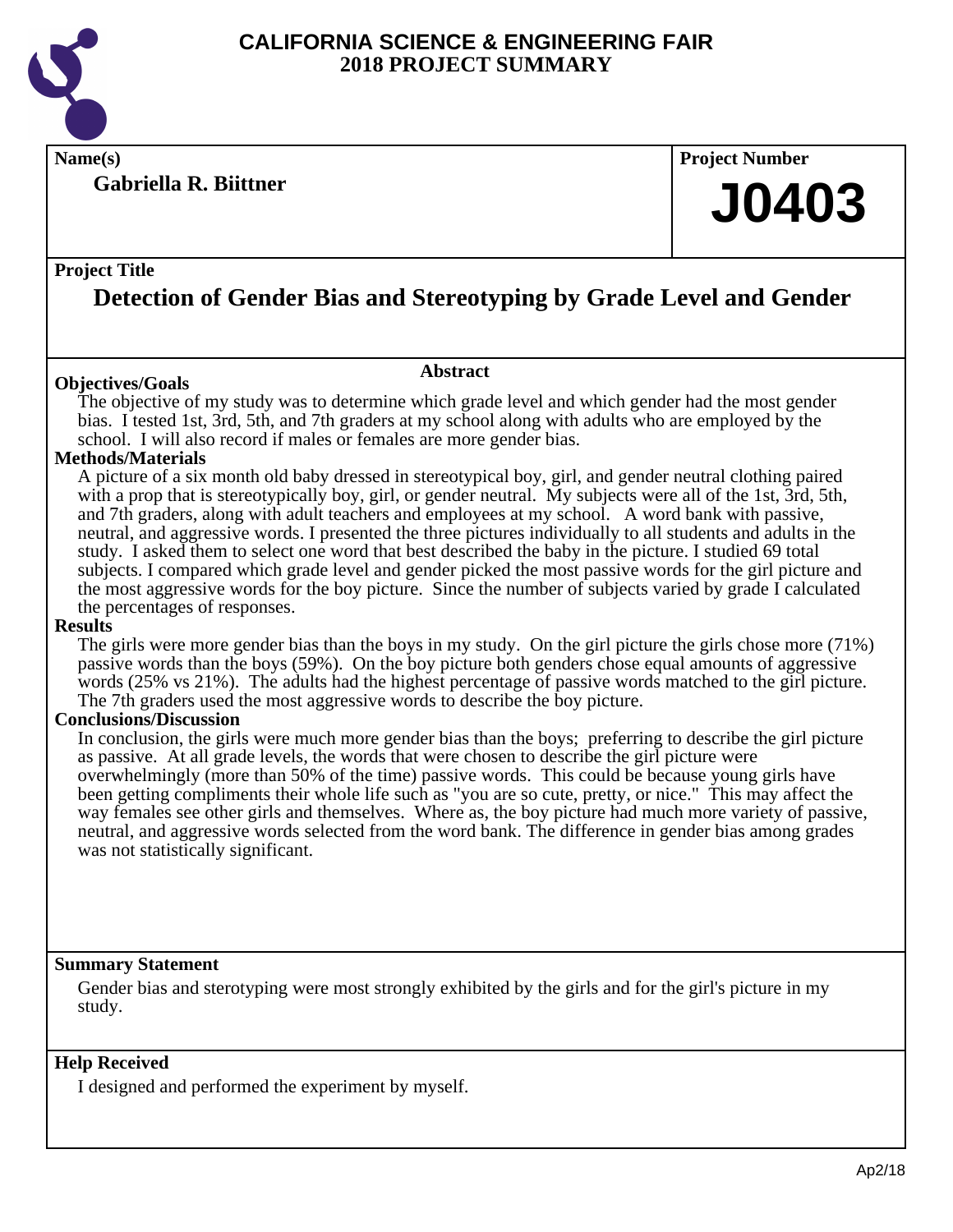

**Antonio S. Cortijo**

**Name(s) Project Number**

# **J0404**

## **Project Title**

# **Branding and Its Effects on Consumer Choices and Satisfaction**

## **Objectives/Goals**

**Abstract**

This experimental study examines whether branding (in this case, Google) influences people's consumer choices and satisfaction with products (in this case, styli). I used a between-subjects design. The independent variable was the brand name assigned to the styli. Even though the styli being tested were identical, my subjects had a strong propensity to choose the stylus when it was assigned a name brand (Google) versus a non-name brand (Lumos, a fictitious name). In addition, they were more satisfied with the product they had chosen. Several filler styli were also include in the experiment to reduce suspicion among subjects. This experiment illustrates the power of advertising in impacting our behavior.

## **Methods/Materials**

I used different styli of various prices and quality and an Ipad. Subjects were presented with the different styli and used them with the Ipad. I recorded their choices and satisfaction ratings.

## **Results**

Subjects were far more likely to choose the stylus when it was assigned a name brand. The null hypothesis was that there would be no difference in preference for the styli (50/50 chance). I conducted a Chi-squared test and rejected the null hypothesis (with  $p < .05$ ). Their preference was unlikely to be a fluke. I also tested whether there was a difference in satisfaction ratings. I conducted a t-test and found a significantly higher satisfaction rating with the product when it was called Google ( $p < .05$ ).

## **Conclusions/Discussion**

The data support the hypothesis that popular brands have a direct influence on consumer preferences and satisfaction. This experiment illustrates the power of advertising in impacting our behavior.

## **Summary Statement**

By using some deception, I demonstrated that brand names have a very strong influence on people's consumer choices and satisfaction.

## **Help Received**

Mr. Brad Penkala (my teacher) helped me with the instructions for the project. My mother helped me with the statistical analyses and construction of the poster.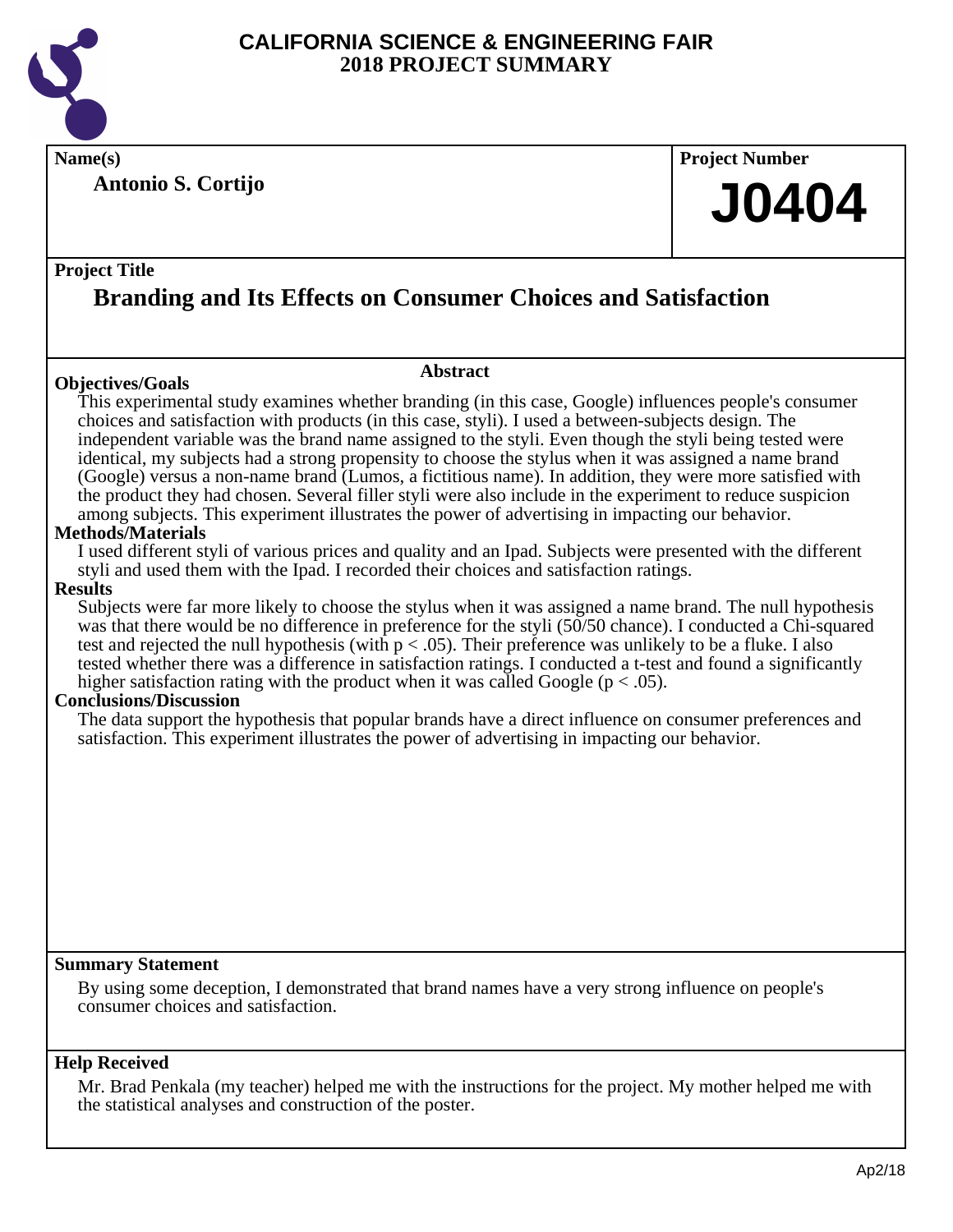

**Name(s) Project Number**

**Sarah E. Crowley**

# **J0405**

# **Project Title Discrimination against Women Going into STEM**

## **Objectives/Goals**

This project was to determine if there is discrimination against women pursuing STEM careers and a stereotype of men being more competent in STEM fields that is preventing young women from pursuing these fields

**Abstract**

## **Methods/Materials**

I created my survey with a flowchart and rough draft.I bought a SurveyMonkey account and inserted my final survey into my account.I shared my survey via email and in person, to as many students and adults as possible.Supplies:Computer,iPad,SurveyMonkey account

## **Results**

Within just the high school and middle school age respondents, 52% of the 255 females and 49.7% of the 207 males I surveyed say they are reluctant to go into STEM fields because they:feel a bias or discrimination against their gender,weren't encouraged enough,think they don't have the grades for STEM,would rather be a full or part-time parent,or were afraid they would not be able to have a romantic relationship.I also found that there is a bias against both genders shown in STEM college classes, more female than male, but there is still a bias against both genders.My survey also showed that a majority of both genders say that they have seen more male bosses than female in their STEM workplace, and when comparing the amount of people who said that they have seen men paid more than women, to the people that said women were paid more than men, the total that answered men paid more than women, had almost 20 times more responses.There is discrimination and a bias against women pursuing STEM, for 30.2% of the 1,473 respondents I surveyed said they would not encourage women to pursue STEM, think men are more competent in STEM than women, and think a woman can not outrank a man in a STEM field

## **Conclusions/Discussion**

I discovered that there are current stereotypes and discrimination against women pursuing STEM careers, and this discrimination does affect how young females, and males, see STEM careers.I now understand that there is a bias against both genders shown in STEM college classes, and incredible discrimination against women in STEM workplaces.By surveying almost 2,000 people,being rejected several times,and persevering through 6 months of hard work, my project helped me build more social skills and get comfortable in my own skin.This project brings awareness to communities about how to not target the idea that just more females should go into science, but that everyone should

## **Summary Statement**

By online surveying nearly1500 I determined biases do exist for women entering or working in STEM fields;I was able to redirect questions that lead to clarity of experiences in STEM, men and women, varied ages, regardless of education level

## **Help Received**

My parents purchased a membership with Survey Monkey and provided transportation to and from locations for me to distribute my survey.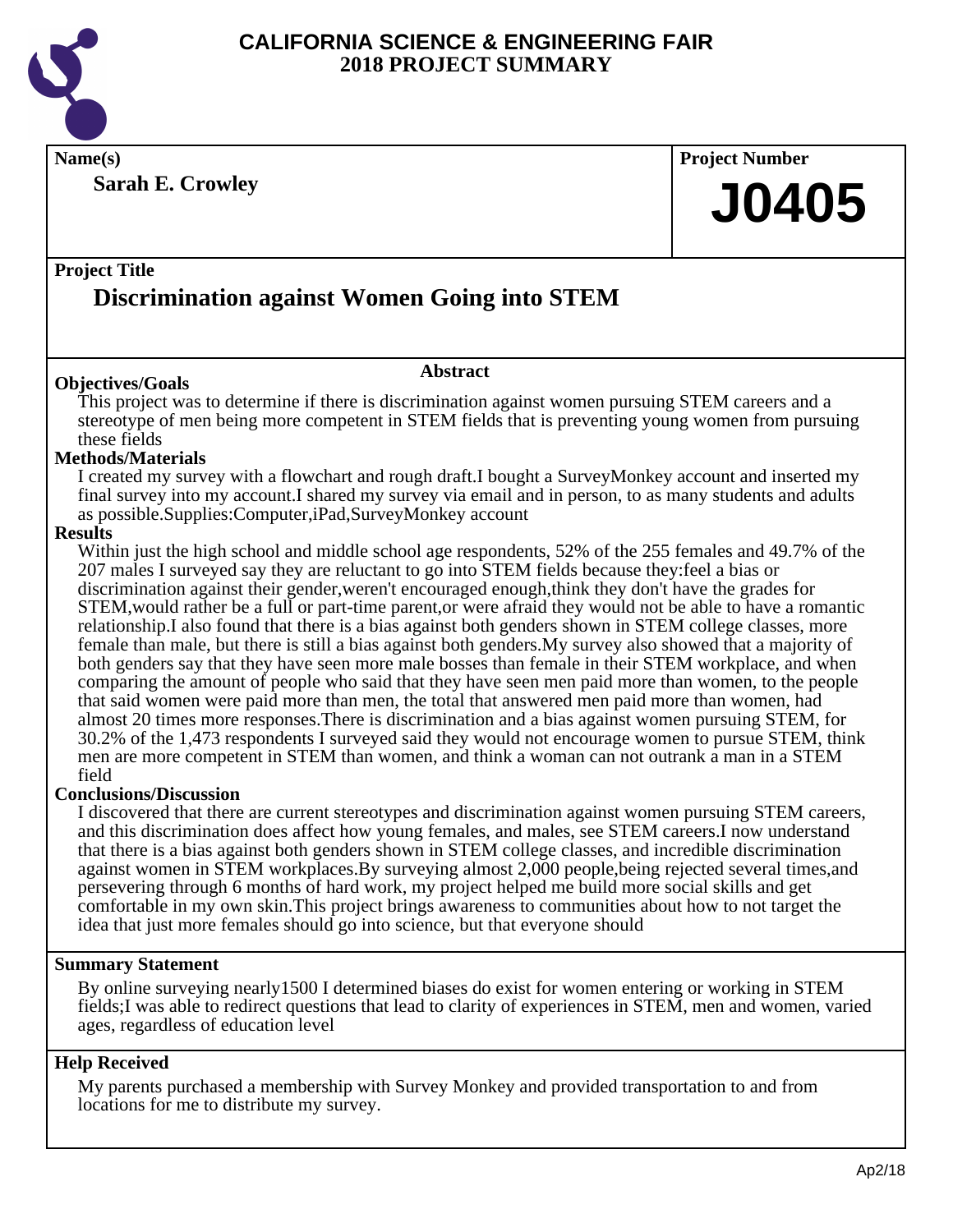

**Jack M. Driscoll-Natale**

**Name(s) Project Number**

# **J0406**

## **Project Title**

# **Rockin' to the Beat of History: A Statistical Analysis of 60 Years of Popular Music**

### **Abstract**

**Objectives/Goals** My goal was to identify specific trends in popular music over the last sixty years that music producers and songwriters could follow to help target their songs for greater popularity and profitability. My hypothesis was that the tempo in beats per minute (BPM) would increase, the amount of self-focused "I/Me/Mine" pronouns would increase, and that songs written in a Minor Key would increase over time.

## **Methods/Materials**

I used Billboard Magazine's website archives of "Top 100" songs to gather my song data. To create a representative sample, I used data from every 5 years and included half of the Top 10 songs from the "Top 100" list. I used the Note Discovery website to find the Beats per Minute (BPM) and the key of each song. I used www.genius.com and www.atozlyrics.com to find the lyrics for each song. Finally, I created graphs using Excel that included trend lines to see changes over time for these variables.

#### **Results**

The data shows for thirty years in a row (1960-1990), 80-100% of songs were written in a Major key. That decreased to 60% in 1995, to 40% in 2005, and finally reached an all time low of 20% in 2010. The clear trend shows a current preference for songs written in a Minor key.

The data reveals that the fastest songs each year stayed fairly consistent with an average of 150 beats per minute. However, the slowest songs showed a clear downward trend, dropping an average of 30 BPMs over sixty years.

The data shows an average increase of 30 self-focused pronouns in song lyrics from 1960-2015. **Conclusions/Discussion**

Contrary to my hypothesis, current songs are not faster. However, the data shows that today's slower hits have become much slower over time. Today's faster and medium tempo hit songs have remained fairly consistent except for a spike in tempo during the Disco era.

There has been a clear and steady increase in songs written in a Minor key, which I interpret to indicate songs with a more "sad" musical tone over time.

Self-focused pronouns in lyrics have increased by an average of 30 pronouns per song over time, which demonstrates to me that songs are becoming more focused on the self instead of on others.

## **Summary Statement**

My analysis of popular music from the past sixty years shows that slower songs, in a Minor key, with less than sixty self-centered pronouns in the lyrics are currently trending in popularity.

## **Help Received**

My parents helped me to set up the Excel program for entering my collected data and creating graphs.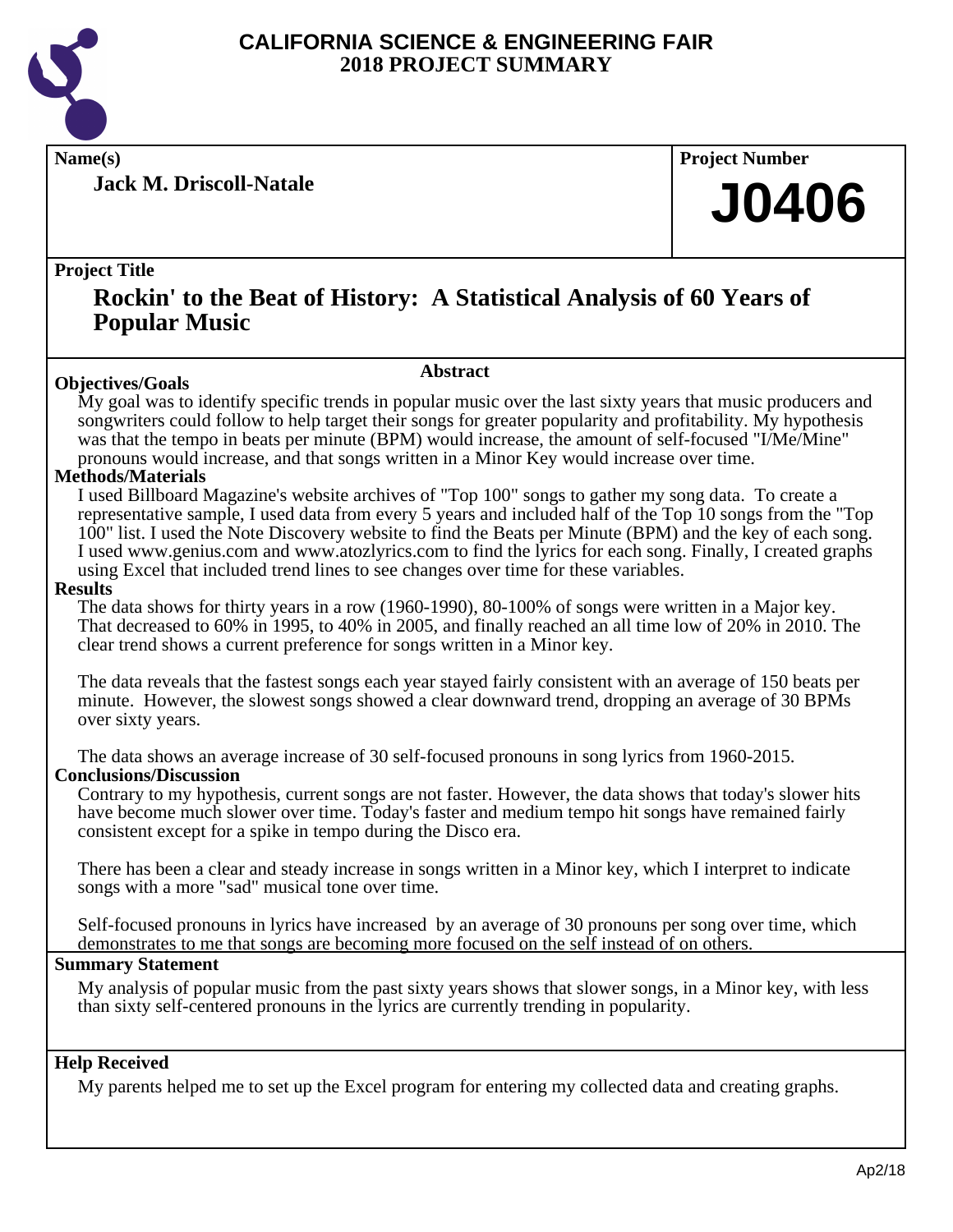

| Name(s)                                                                                                                                                                                                                                                                                                                                                                          | <b>Project Number</b> |
|----------------------------------------------------------------------------------------------------------------------------------------------------------------------------------------------------------------------------------------------------------------------------------------------------------------------------------------------------------------------------------|-----------------------|
| Mumtaaz A. Elmi                                                                                                                                                                                                                                                                                                                                                                  | <b>J0407</b>          |
| <b>Project Title</b><br><b>What Factors Affect Emotional Intelligence?</b>                                                                                                                                                                                                                                                                                                       |                       |
| <b>Abstract</b>                                                                                                                                                                                                                                                                                                                                                                  |                       |
| <b>Objectives/Goals</b><br>The objective of this project is to test what of 3 factors (gender, family size, and birth order) affect<br>emotional intelligence the most.<br><b>Methods/Materials</b><br>50 middle school students, Emotional Intelligence Tests (available online), Computers, Microsoft Excel,<br>Demographic background survey, Lab notebook, and Score Sheets. |                       |
| <b>Results</b><br>The results revealed that kids from a big family had 3.06% higher self- awareness than kids from a small<br>family. Additionally, their relationship management and their social awareness were higher by 1.06% and<br>.92%, respectively. On the other hand, a person from a small family had a 13.46% higher rate of<br>self-management.                     |                       |
| Among girls, emotional intelligence results indicated that their self- awareness was 1.22% less than the<br>boys, but their self-management was 10.07% higher. The results also showed that boys were more socially<br>aware by 6.68% than girls, but their relationship management was 10.00% less than the girls.                                                              |                       |
| According to birth order, results showed that for self-awareness, self-management, and relationship<br>management, the last child had the highest and the middle child had the lowest score. As for social<br>awareness, the middle child scored the highest but the first child scored the lowest.<br><b>Conclusions/Discussion</b>                                             |                       |
| In conclusion, when results were compared, it was shown that gender is not a big factor affecting<br>Emotional Intelligence. The results showed that only 1%-10% of the difference of the percentage of boys<br>vs. girls affected EI. Other factors, such as big family vs. small family and birth order played a bigger role<br>in EL, ranging from $1\% - 13\%$ .             |                       |
|                                                                                                                                                                                                                                                                                                                                                                                  |                       |
| <b>Summary Statement</b>                                                                                                                                                                                                                                                                                                                                                         |                       |
| I tested what factors affect emotional intelligence.                                                                                                                                                                                                                                                                                                                             |                       |
| <b>Help Received</b><br>Majority of my project was done by me but I had some input from my advisor.                                                                                                                                                                                                                                                                              |                       |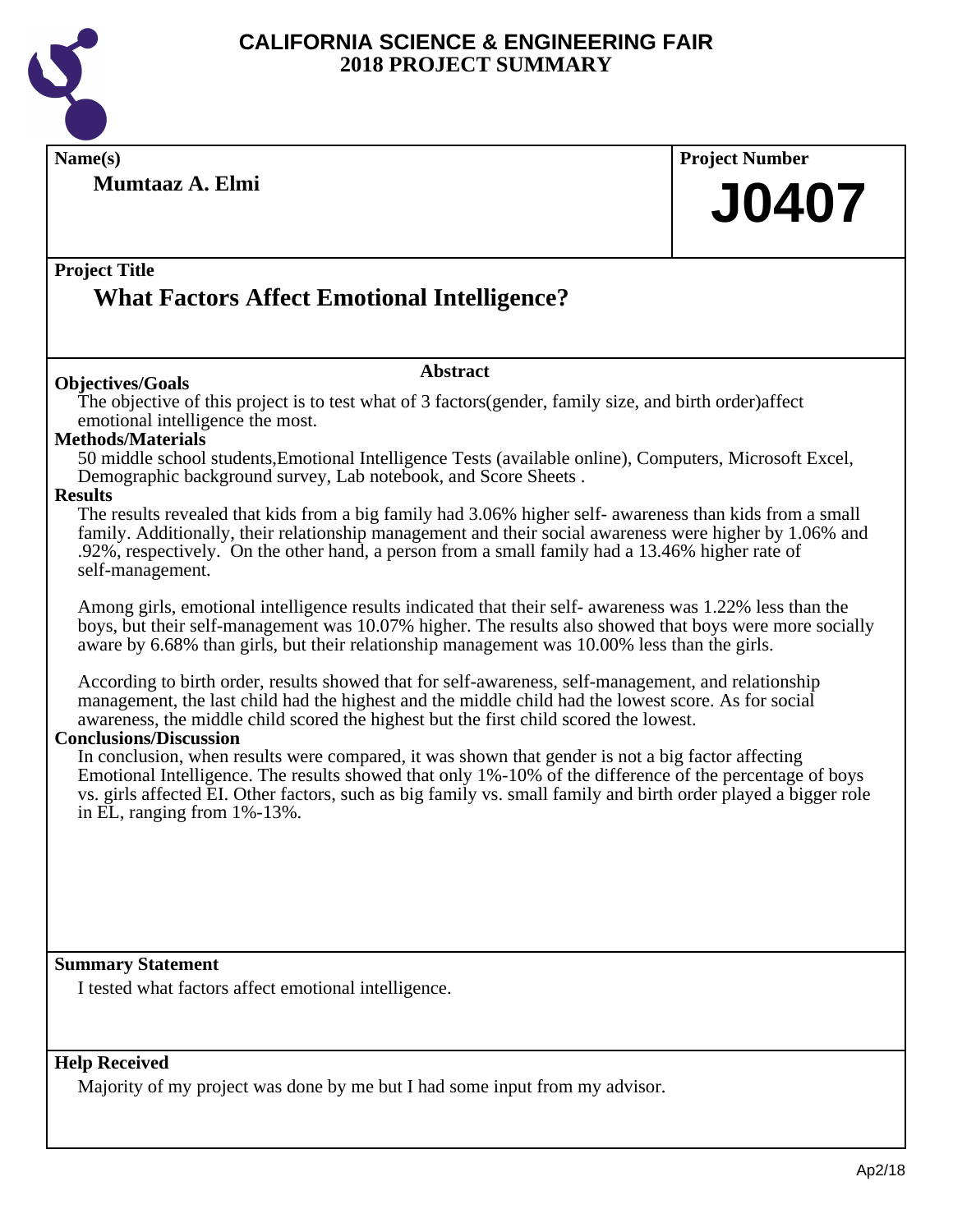

**Alexander Fan**

**Name(s) Project Number**

# **J0408**

## **Project Title**

# **Men vs. Women: A Survey to Find the Gender with the Best Medication Adherence**

## **Objectives/Goals**

**Abstract**

Medication adherence costs Americans around \$289 billion a year. Patient nonadherence to prescribed medications is associated with poor therapeutic outcomes, progression of disease, and an estimated burden of billions per year in avoidable direct health care costs. In the United States, medication noncompliance is estimated to cause approximately 125,000 deaths per year and at least ten percent of hospitalizations. It is a rising issue that needs to be solved. In my experiment I hoped to find which gender has the best adherence and what would help patients comply with their prescription.

## **Methods/Materials**

I surveyed patients on their medication adherence, how to improve their medication adherence, and their demographics. I conducted my survey in the lobby of Bakersfield Dermatology. I introduced myself to patients, asked them to participate in the survey, and finally surveyed the patients. After, I reviewed the data and analyzed the statistics using Excel.

#### **Results**

Men had a medication adherence rate of 36% while women had a medication adherence rate of 43%. I looked into what respondents felt would help them improve their adherence: smartphone reminder application, pill dispenser, watch alarm, or talking to pharmacist. More women than men thought smartphone reminder applications would help them take their medication (43% of women vs. 29% of men). More women than men claimed a watch with timer would be helpful (19% of women vs. 7% of men). More men than women felt a pill dispenser would help (43% of men vs. 28% of women).

## **Conclusions/Discussion**

My data showed that the women (43%) I surveyed had a slightly higher medication adherence rate than men (36%). But, the difference was not statistically significant enough (P-value=0.82) for me to conclude that on average women have a higher medication adherence rate. A higher percentage of men than women thought a pill dispenser would help them. A higher percentage of women than men stated a smartphone reminder application and a watch with a timer. My data suggested women are looking for reminders and men need more organization for their medications. In the future I would like to create a smartphone reminder application electronically attached to a pill dispenser. By doing this I could provide a tool to remind patients to take their medication and to keep them organized.

## **Summary Statement**

I surveyed patients to discover which gender has the best medication adherence and how to improve adherence.

## **Help Received**

Bakersfield Dermatology allowed me to survey their patients. My teacher helped me turn my data into graphs using Excel. Dr. Sylvia Ta helped guide me on how to create a survey.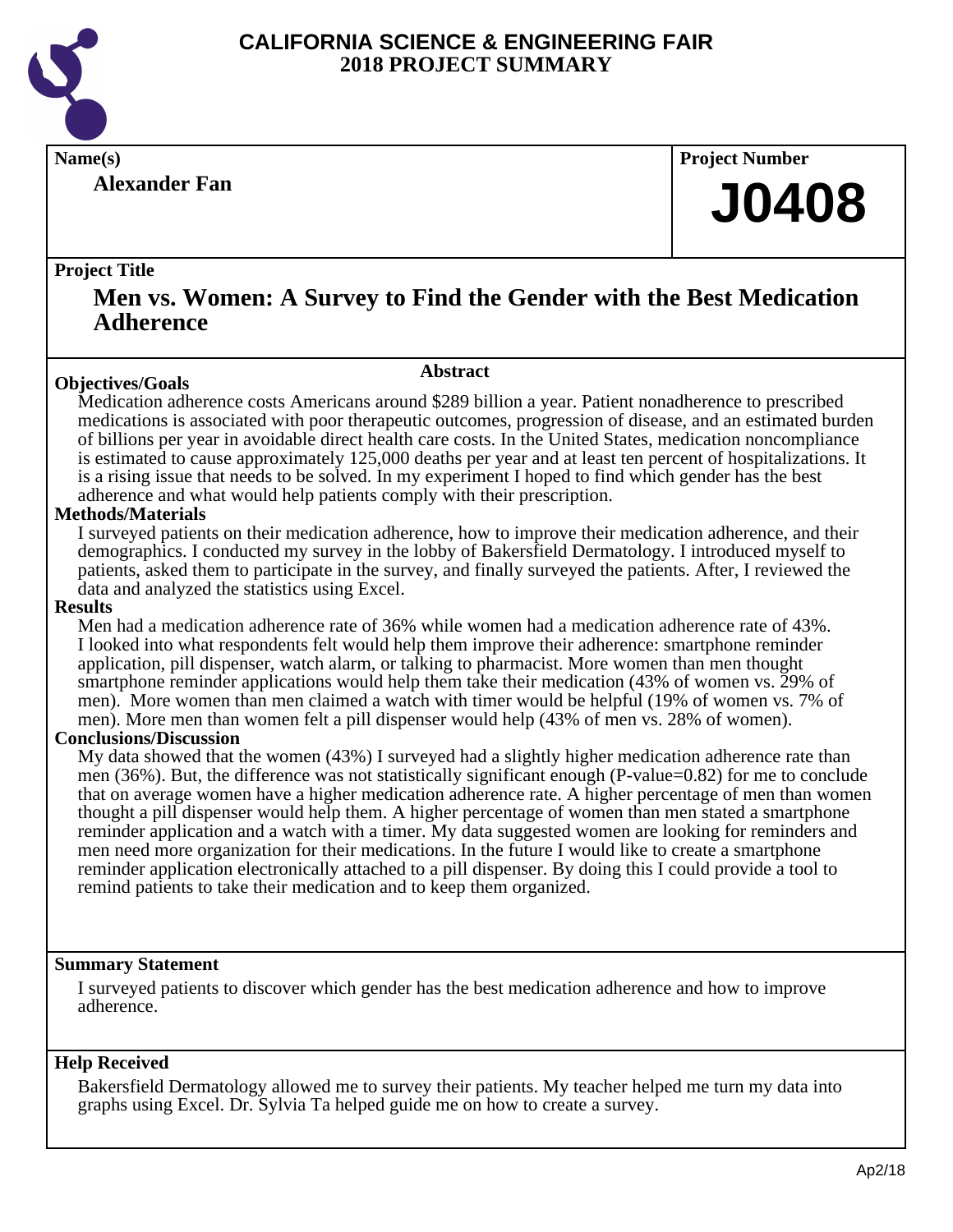

**Gavin O. Jimerson**

**Name(s) Project Number**

# **J0410**

## **Project Title**

# **The Association between Cybersecurity Knowledge and Password Strength**

### **Abstract**

**Objectives/Goals** My question was whether a college students knowledge of cybersecurity would be associated with their password strength. This question is particularly important as young adults use digital technology daily (such as phones, tablets, and computers) and they are establishing behavior patterns that will likely continue into adulthood.

## **Methods/Materials**

I created a survey to collect basic demographic information (5 questions) and to examine a persons cybersecurity knowledge (10 questions) and password strength (10 questions). During a three week period college students were invited via email and online postings to complete each of the survey questions online using a computer, phone, or tablet.

### **Results**

Analyses of the responses from 309 participants (mean age 20.6 years, 54% female) revealed a statistically significant (probability < .000) Pearson correlation (.40) between participants cybersecurity knowledge and password strength. Further analyses of those with high levels of cybersecurity knowledge compared to those with low levels of cybersecurity knowledge demonstrated that those with higher levels of cybersecurity knowledge had statistically significant higher password strength scores ( $t = -8.81$ , probability  $< .000$ ).

## **Conclusions/Discussion**

My hypothesis was, If a person has greater cybersecurity knowledge, then s/he will have a stronger password. Data from this study supports this hypothesis. Understanding this positive association between higher levels of cybersecurity knowledge and password strength provides a foundation for further research and practice to build upon. Further emphasis on educating users about cybersecurity knowledge warrants further attention as this may be a means to enhance the use of stronger passwords and provide greater protection for companies, governments, and individuals.

## **Summary Statement**

Using the measures that I developed, my study identified a positive association between cybersecurity knowledge and password strength.

## **Help Received**

My science teacher Mrs. Avers, provided guidance about preparing my science project. UCSB Professor Giovanne Vigna reviewed my survey questions to ensure that the answers were correct and were a good measure of someone's cybersecurity knowledge and their password strength.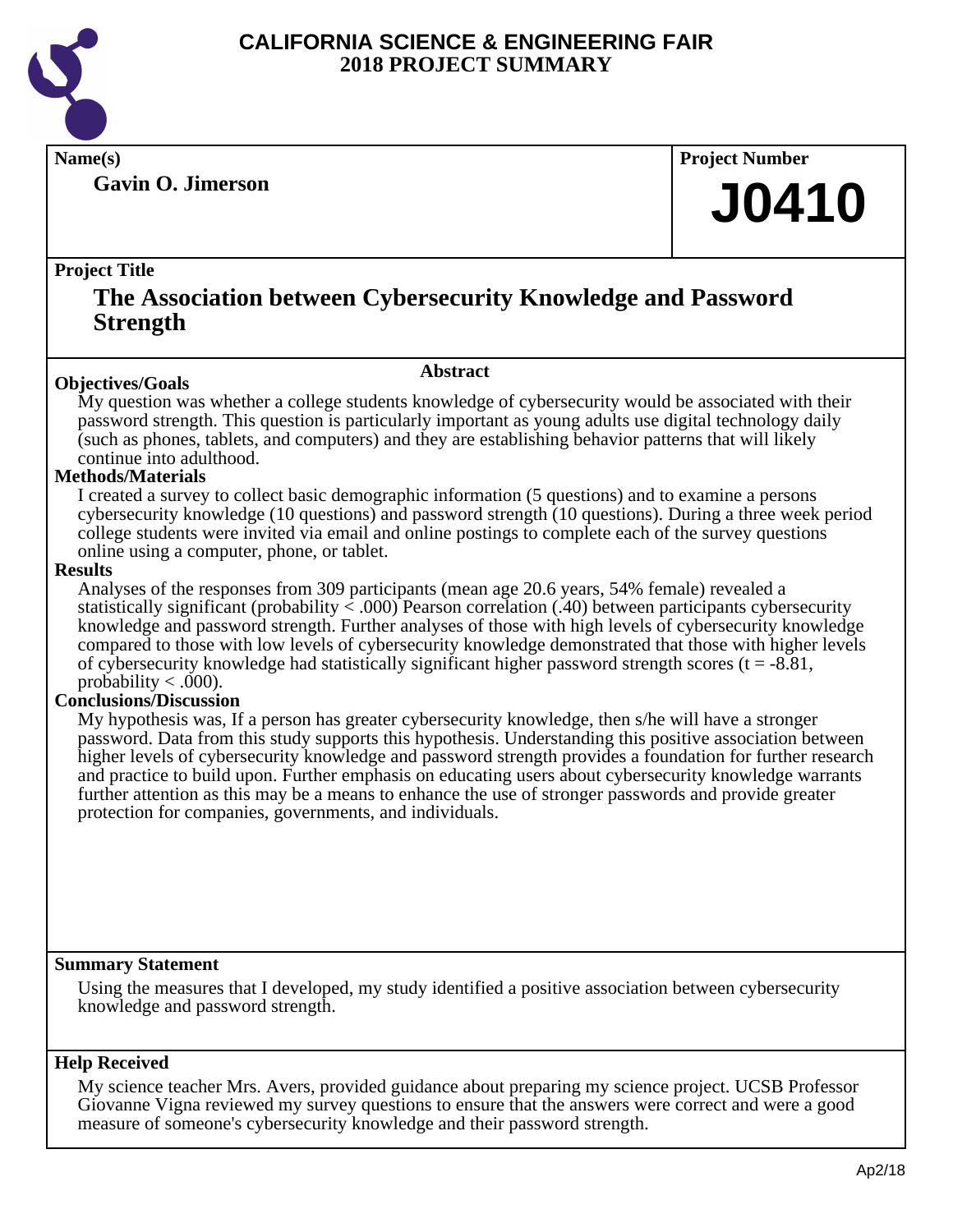

| Name(s)                                                                                                                                                                                                           | <b>Project Number</b> |
|-------------------------------------------------------------------------------------------------------------------------------------------------------------------------------------------------------------------|-----------------------|
| <b>Avery P. Kalafatas</b>                                                                                                                                                                                         |                       |
|                                                                                                                                                                                                                   | <b>J0411</b>          |
|                                                                                                                                                                                                                   |                       |
| <b>Project Title</b>                                                                                                                                                                                              |                       |
|                                                                                                                                                                                                                   |                       |
| <b>Who's Happy?</b>                                                                                                                                                                                               |                       |
|                                                                                                                                                                                                                   |                       |
|                                                                                                                                                                                                                   |                       |
| <b>Abstract</b><br><b>Objectives/Goals</b>                                                                                                                                                                        |                       |
| The purpose of my investigation was to find which groups of people (age, gender, ethnicity, relationship                                                                                                          |                       |
| status, education levels, income, and the number of children in the household) are struggling with                                                                                                                |                       |
| happiness. And, to help educate our society on which groups of people are in need of the most love,<br>support, and help.                                                                                         |                       |
| <b>Methods/Materials</b>                                                                                                                                                                                          |                       |
| I conducted my experiment by creating a survey of 14 questions from five happiness surveys created by                                                                                                             |                       |
| scientists who study happiness and depression levels. I took the questions that weren't as specific to a                                                                                                          |                       |
| certain lifestyle because I was testing all ages. It wouldn't be fitting to ask a 13-year-old about their<br>previous career experiences. I managed to get responses from over 1,000 people throughout the United |                       |
| States.                                                                                                                                                                                                           |                       |
| <b>Results</b>                                                                                                                                                                                                    |                       |
| I came to the conclusion that gender doesn't have much of an impact on happiness levels. But, relationship                                                                                                        |                       |
| status, education level, income, age, and the number of children in the household do indeed have a great<br>impact on one's happiness. My results showed that widowed people are happier than single, married, or |                       |
| divorced people. This was the opposite of what I hypothesized. I also found that the higher your income                                                                                                           |                       |
| rate is the happier you generally are. So, in my project money does buy happiness. And, for all the parents                                                                                                       |                       |
| out there, those without children in the household were the happiest group of people. Their happiness                                                                                                             |                       |
| scores measured significantly higher than those with children. And, finally, for all the young people, you<br>get happier with age. So, your life will only get better!                                           |                       |
| <b>Conclusions/Discussion</b>                                                                                                                                                                                     |                       |
| I found that the people we think are the most unhappy and need the most support are those who are                                                                                                                 |                       |
| actually happier. Although we shouldn't drop everything and stop supporting widows, older people,                                                                                                                 |                       |
| people without children, and those with a higher monthly income, we should take some of the love we                                                                                                               |                       |
| provide for them and begin to show it towards young people, divorced and married people, and<br>low-income families. These are a few groups of people who are truly struggling in our society today. The          |                       |
| people who need the most love and support are often overlooked, causing more unhappiness.                                                                                                                         |                       |
|                                                                                                                                                                                                                   |                       |
|                                                                                                                                                                                                                   |                       |
|                                                                                                                                                                                                                   |                       |
| <b>Summary Statement</b>                                                                                                                                                                                          |                       |

I found that the groups of people we belive are struggling (widows, older people, divorced people, etc.) are happier than those we think are doing alright (young children, married people, etc.)

## **Help Received**

Adam Dear (working at Research Now) Theresa Hall (School therapist)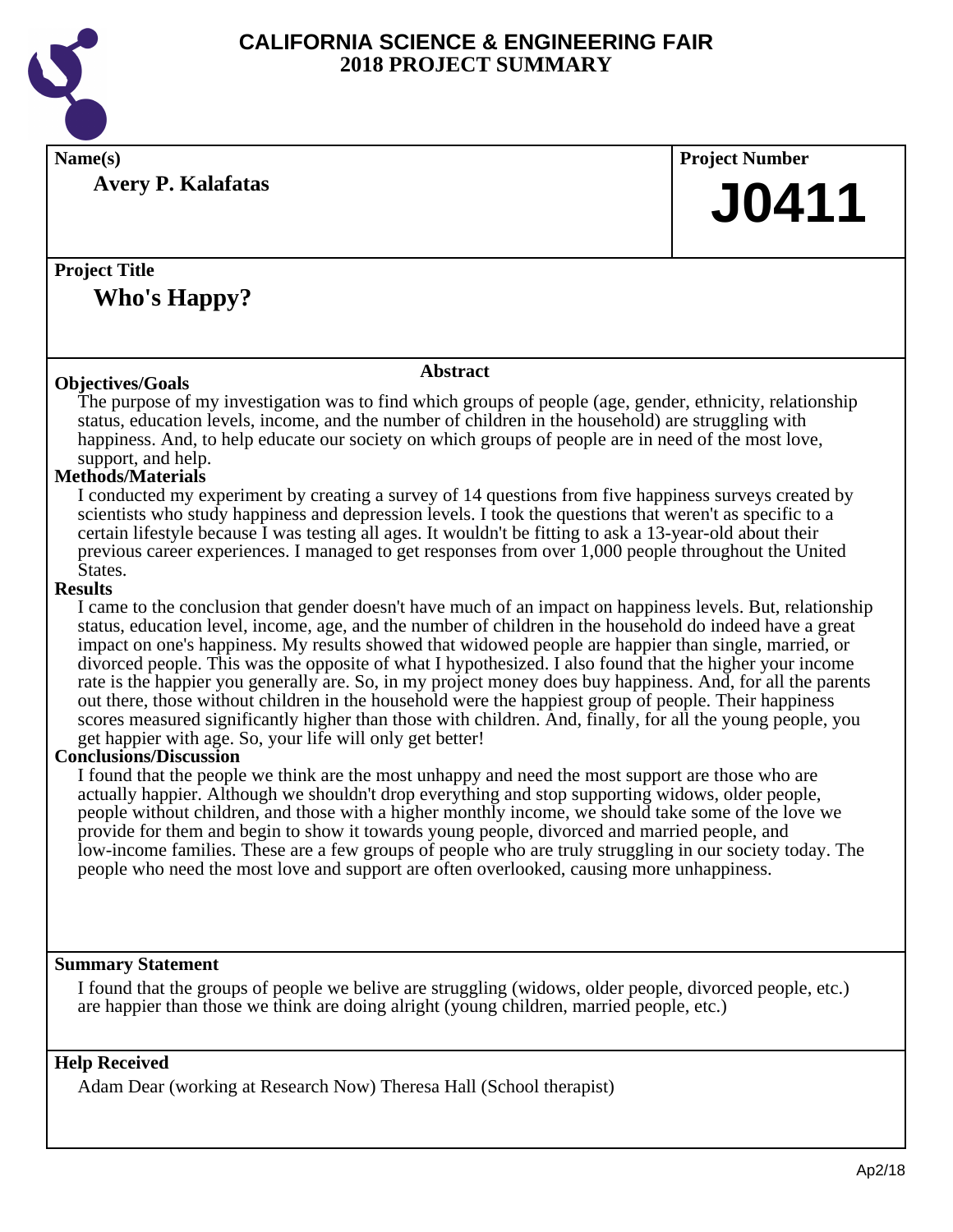

**Name(s) Project Number Ty R. Koebler**

# **J0412**

# **Project Title Facial Expressions in Cartoons**

## **Abstract**

**Objectives/Goals** This goal of this project was to investigate how different regions of the face are important for depicting facial expressions. My investigative question was: Which facial areas are most important for facial expressions? My hypothesis was that the important facial region would depend on the facial expression.

### **Methods/Materials**

Materials: Consent forms; 5 reference photos of the cross-cultural expressions of happiness, sadness, fear, anger and surprise; 5 images drawn from the reference photos; iPad; slideshow of divided faces in random order and full faces at the end

Methods: Forty test subjects were shown sketches of partial and whole faces, which were hand drawn and depicted 5 universal expressions. Subjects were asked to write down the facial expression they saw. 1. Draw faces and prepare slideshow. 2. Make consent forms and answer sheet.

Experiment: 1. Review consent forms with volunteer . 2. Read the instructions. 3. Begin slideshow. 4. Subjects write down the emotion they see. 5. Repeat steps 1-3 with 40 volunteers.

After data collection: 1. Create a synonym list for emotions. 2. Calculate accuracy scores for each drawing.

## **Results**

My results showed that happiness and surprise were interpreted better from the lower half of the face, but anger, fear and sadness were interpreted better from the upper half.

My results support my hypothesis. This project mirrors the findings in a similar experiment that psychologists did with photos. It also provides information for artists who want to know more about drawing facial expressions.

## **Conclusions/Discussion**

This project shows that similar to in photographs, certain facial regions are more important for depicting certain emotions. This project adds to knowledge because as far as I know it was the first time this experiment was performed with drawings. This information can help me and other artists, because it shows what features are important to focus on for different emotions. It is important to get good at drawing emotions because feelings are important in storytelling.

## **Summary Statement**

This project investigated which regions of the face are important in drawing five universal facial expressions.

## **Help Received**

My teacher Amy Schwerdtfeger gave me feedback throughout the project, and my mom Suzanne Koebler helped me recruit volunteers and put together my board.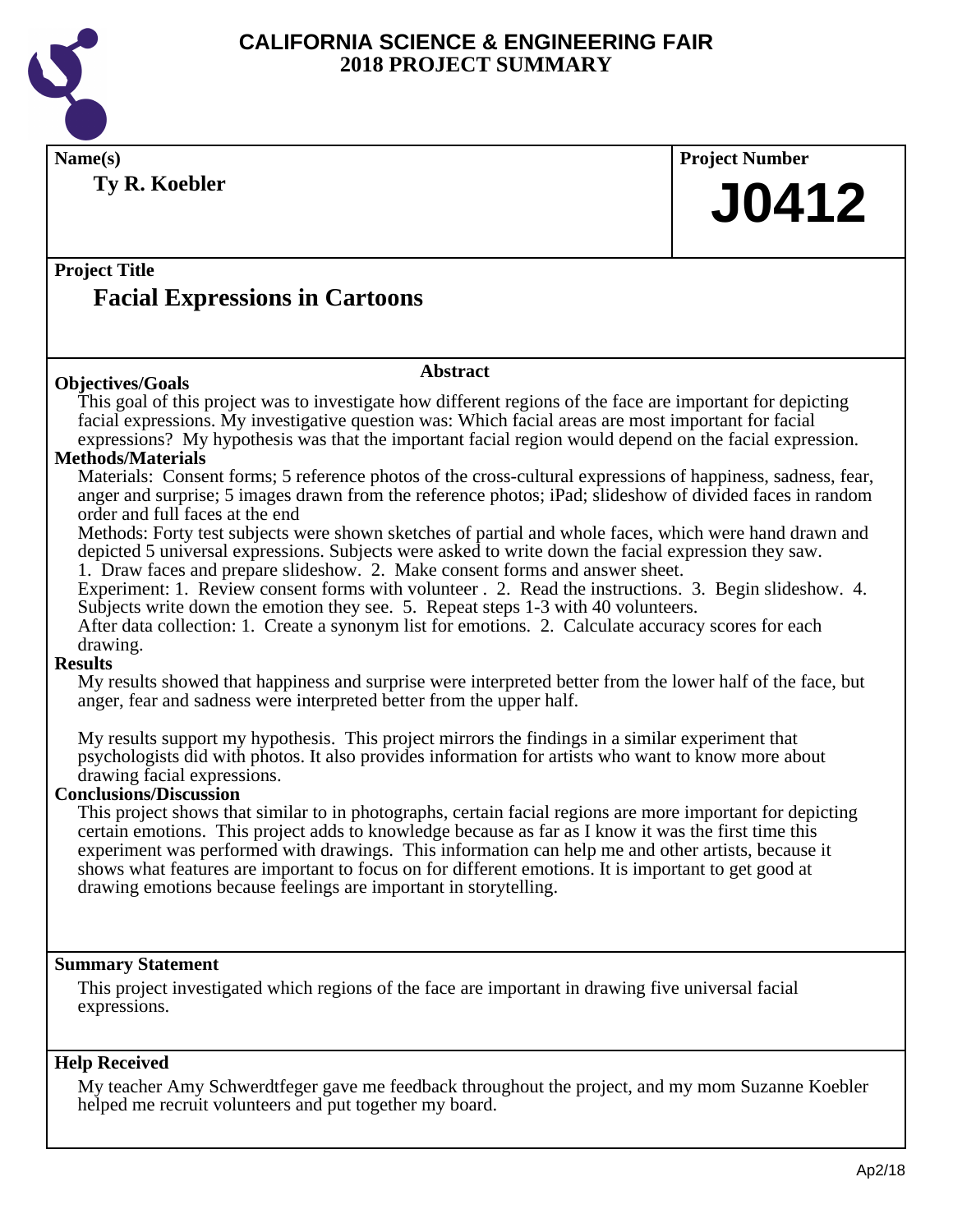

| <b>Sydney S. Lee</b><br><b>J0413</b><br><b>Project Title</b><br>To Fear, or Not to Fear? That Is the Question<br><b>Abstract</b><br><b>Objectives/Goals</b><br>The goal is to find out what people fear by filling out surveys about fears, and based on those results,<br>determine if fears change with age.<br><b>Methods/Materials</b><br>I made a questionnaire based on fears and surveyed 200 willing participants from ages seven to 70 and<br>older. I used about 300 sheets of paper and asked 200 people to fill out the survey.<br>My results indicate that 67% of the 200 people surveyed had a fear when they were younger, but it had<br>gone away when they got older, which proves that fear does change as people age. Also, 65% answered<br>that they think their fear(s) will change, which correlates to the first question, if they had a fear that<br>changed or had gone away. This clearly shows most people agree that fears do change with age.<br><b>Conclusions/Discussion</b><br>Fears do change as people age, which was my hypothesis. From all the data I collected and analyzed, it<br>shows that the younger someone is, the more fears they have; and as someone grows older and wiser, they<br>have fewer fears. This project has helped me learn a lot about how different age groups have different<br>fears. The most surprising result was natural disasters, which was the fear selected by most people.<br><b>Summary Statement</b><br>My project is about what people's fears are and if fears change with age.<br><b>Help Received</b><br>My science teacher, Mr. Briner, helped me by making sure I was on task every week. | Name(s)        | <b>Project Number</b> |
|---------------------------------------------------------------------------------------------------------------------------------------------------------------------------------------------------------------------------------------------------------------------------------------------------------------------------------------------------------------------------------------------------------------------------------------------------------------------------------------------------------------------------------------------------------------------------------------------------------------------------------------------------------------------------------------------------------------------------------------------------------------------------------------------------------------------------------------------------------------------------------------------------------------------------------------------------------------------------------------------------------------------------------------------------------------------------------------------------------------------------------------------------------------------------------------------------------------------------------------------------------------------------------------------------------------------------------------------------------------------------------------------------------------------------------------------------------------------------------------------------------------------------------------------------------------------------------------------------------------------------------------------------------------------------|----------------|-----------------------|
|                                                                                                                                                                                                                                                                                                                                                                                                                                                                                                                                                                                                                                                                                                                                                                                                                                                                                                                                                                                                                                                                                                                                                                                                                                                                                                                                                                                                                                                                                                                                                                                                                                                                           |                |                       |
|                                                                                                                                                                                                                                                                                                                                                                                                                                                                                                                                                                                                                                                                                                                                                                                                                                                                                                                                                                                                                                                                                                                                                                                                                                                                                                                                                                                                                                                                                                                                                                                                                                                                           |                |                       |
|                                                                                                                                                                                                                                                                                                                                                                                                                                                                                                                                                                                                                                                                                                                                                                                                                                                                                                                                                                                                                                                                                                                                                                                                                                                                                                                                                                                                                                                                                                                                                                                                                                                                           |                |                       |
|                                                                                                                                                                                                                                                                                                                                                                                                                                                                                                                                                                                                                                                                                                                                                                                                                                                                                                                                                                                                                                                                                                                                                                                                                                                                                                                                                                                                                                                                                                                                                                                                                                                                           |                |                       |
|                                                                                                                                                                                                                                                                                                                                                                                                                                                                                                                                                                                                                                                                                                                                                                                                                                                                                                                                                                                                                                                                                                                                                                                                                                                                                                                                                                                                                                                                                                                                                                                                                                                                           |                |                       |
|                                                                                                                                                                                                                                                                                                                                                                                                                                                                                                                                                                                                                                                                                                                                                                                                                                                                                                                                                                                                                                                                                                                                                                                                                                                                                                                                                                                                                                                                                                                                                                                                                                                                           |                |                       |
|                                                                                                                                                                                                                                                                                                                                                                                                                                                                                                                                                                                                                                                                                                                                                                                                                                                                                                                                                                                                                                                                                                                                                                                                                                                                                                                                                                                                                                                                                                                                                                                                                                                                           |                |                       |
|                                                                                                                                                                                                                                                                                                                                                                                                                                                                                                                                                                                                                                                                                                                                                                                                                                                                                                                                                                                                                                                                                                                                                                                                                                                                                                                                                                                                                                                                                                                                                                                                                                                                           |                |                       |
|                                                                                                                                                                                                                                                                                                                                                                                                                                                                                                                                                                                                                                                                                                                                                                                                                                                                                                                                                                                                                                                                                                                                                                                                                                                                                                                                                                                                                                                                                                                                                                                                                                                                           |                |                       |
|                                                                                                                                                                                                                                                                                                                                                                                                                                                                                                                                                                                                                                                                                                                                                                                                                                                                                                                                                                                                                                                                                                                                                                                                                                                                                                                                                                                                                                                                                                                                                                                                                                                                           |                |                       |
|                                                                                                                                                                                                                                                                                                                                                                                                                                                                                                                                                                                                                                                                                                                                                                                                                                                                                                                                                                                                                                                                                                                                                                                                                                                                                                                                                                                                                                                                                                                                                                                                                                                                           | <b>Results</b> |                       |
|                                                                                                                                                                                                                                                                                                                                                                                                                                                                                                                                                                                                                                                                                                                                                                                                                                                                                                                                                                                                                                                                                                                                                                                                                                                                                                                                                                                                                                                                                                                                                                                                                                                                           |                |                       |
|                                                                                                                                                                                                                                                                                                                                                                                                                                                                                                                                                                                                                                                                                                                                                                                                                                                                                                                                                                                                                                                                                                                                                                                                                                                                                                                                                                                                                                                                                                                                                                                                                                                                           |                |                       |
|                                                                                                                                                                                                                                                                                                                                                                                                                                                                                                                                                                                                                                                                                                                                                                                                                                                                                                                                                                                                                                                                                                                                                                                                                                                                                                                                                                                                                                                                                                                                                                                                                                                                           |                |                       |
|                                                                                                                                                                                                                                                                                                                                                                                                                                                                                                                                                                                                                                                                                                                                                                                                                                                                                                                                                                                                                                                                                                                                                                                                                                                                                                                                                                                                                                                                                                                                                                                                                                                                           |                |                       |
|                                                                                                                                                                                                                                                                                                                                                                                                                                                                                                                                                                                                                                                                                                                                                                                                                                                                                                                                                                                                                                                                                                                                                                                                                                                                                                                                                                                                                                                                                                                                                                                                                                                                           |                |                       |
|                                                                                                                                                                                                                                                                                                                                                                                                                                                                                                                                                                                                                                                                                                                                                                                                                                                                                                                                                                                                                                                                                                                                                                                                                                                                                                                                                                                                                                                                                                                                                                                                                                                                           |                |                       |
|                                                                                                                                                                                                                                                                                                                                                                                                                                                                                                                                                                                                                                                                                                                                                                                                                                                                                                                                                                                                                                                                                                                                                                                                                                                                                                                                                                                                                                                                                                                                                                                                                                                                           |                |                       |
|                                                                                                                                                                                                                                                                                                                                                                                                                                                                                                                                                                                                                                                                                                                                                                                                                                                                                                                                                                                                                                                                                                                                                                                                                                                                                                                                                                                                                                                                                                                                                                                                                                                                           |                |                       |
|                                                                                                                                                                                                                                                                                                                                                                                                                                                                                                                                                                                                                                                                                                                                                                                                                                                                                                                                                                                                                                                                                                                                                                                                                                                                                                                                                                                                                                                                                                                                                                                                                                                                           |                |                       |
|                                                                                                                                                                                                                                                                                                                                                                                                                                                                                                                                                                                                                                                                                                                                                                                                                                                                                                                                                                                                                                                                                                                                                                                                                                                                                                                                                                                                                                                                                                                                                                                                                                                                           |                |                       |
|                                                                                                                                                                                                                                                                                                                                                                                                                                                                                                                                                                                                                                                                                                                                                                                                                                                                                                                                                                                                                                                                                                                                                                                                                                                                                                                                                                                                                                                                                                                                                                                                                                                                           |                |                       |
|                                                                                                                                                                                                                                                                                                                                                                                                                                                                                                                                                                                                                                                                                                                                                                                                                                                                                                                                                                                                                                                                                                                                                                                                                                                                                                                                                                                                                                                                                                                                                                                                                                                                           |                |                       |
|                                                                                                                                                                                                                                                                                                                                                                                                                                                                                                                                                                                                                                                                                                                                                                                                                                                                                                                                                                                                                                                                                                                                                                                                                                                                                                                                                                                                                                                                                                                                                                                                                                                                           |                |                       |
|                                                                                                                                                                                                                                                                                                                                                                                                                                                                                                                                                                                                                                                                                                                                                                                                                                                                                                                                                                                                                                                                                                                                                                                                                                                                                                                                                                                                                                                                                                                                                                                                                                                                           |                |                       |
|                                                                                                                                                                                                                                                                                                                                                                                                                                                                                                                                                                                                                                                                                                                                                                                                                                                                                                                                                                                                                                                                                                                                                                                                                                                                                                                                                                                                                                                                                                                                                                                                                                                                           |                |                       |
|                                                                                                                                                                                                                                                                                                                                                                                                                                                                                                                                                                                                                                                                                                                                                                                                                                                                                                                                                                                                                                                                                                                                                                                                                                                                                                                                                                                                                                                                                                                                                                                                                                                                           |                |                       |
|                                                                                                                                                                                                                                                                                                                                                                                                                                                                                                                                                                                                                                                                                                                                                                                                                                                                                                                                                                                                                                                                                                                                                                                                                                                                                                                                                                                                                                                                                                                                                                                                                                                                           |                |                       |
|                                                                                                                                                                                                                                                                                                                                                                                                                                                                                                                                                                                                                                                                                                                                                                                                                                                                                                                                                                                                                                                                                                                                                                                                                                                                                                                                                                                                                                                                                                                                                                                                                                                                           |                |                       |
|                                                                                                                                                                                                                                                                                                                                                                                                                                                                                                                                                                                                                                                                                                                                                                                                                                                                                                                                                                                                                                                                                                                                                                                                                                                                                                                                                                                                                                                                                                                                                                                                                                                                           |                |                       |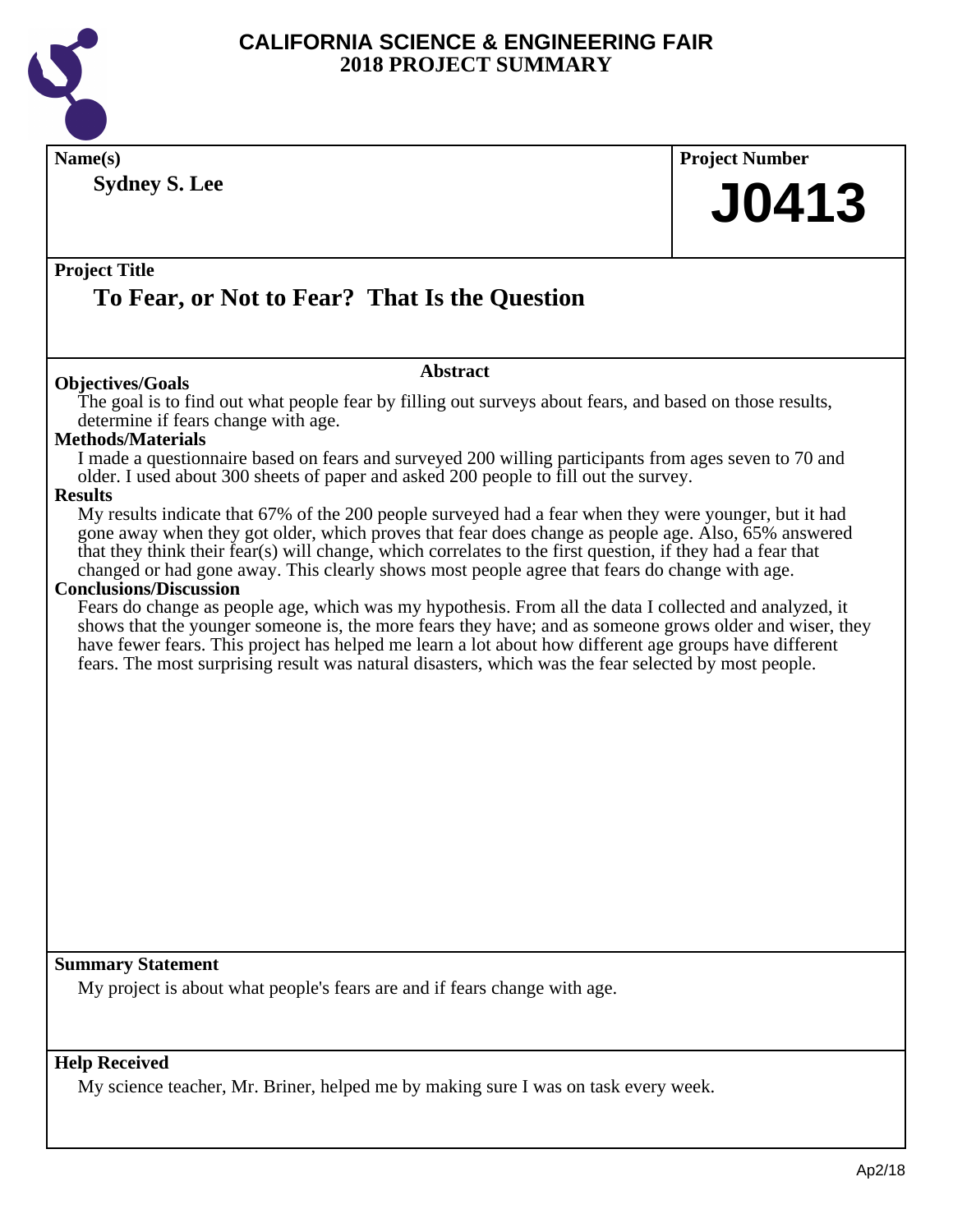

**Morgan E. Link**

**Name(s) Project Number**

# **J0414**

## **Project Title**

# **Wrap It Up! Investigating the Effects of Age on Responses to Packaging**

## **Objectives/Goals**

**Abstract**

Today's big brands in the food industry use packaging to draw attention to their products and to appeal to the broadest possible base of consumers. For my project, I investigated preferred colors, color tone, and overall designs for the packaging of food products. I wondered whether packaging colors and color schemes might appeal differently to adults, middle school and elementary school children. I believed warmer, brighter colors of packaging would be preferred over other color tones by the majority of test subjects.

## **Methods/Materials**

I tested a total of 235 subjects, including adults and children in grades 3 through 8. I used PicsArt to photoshop images of the packaging for Cheez-its, Cheerios, and Popcorn Indiana Kettle Corn, changing the colors and color tones of the product and background. I created a slideshow from these various images. I prepared a separate feedback sheet and distributed it to my test subjects. I displayed the slideshow and instructed my test subjects to circle the letter on the sheet that matched their favorite image. I recorded and analyzed my results.

## **Results**

Packaging C, with a warm color background for each of the products, was most preferred by all ages. It was chosen by 35% of test subjects overall, including 49% of the adults, 36% of the 6th through 8th graders and 29% of the 3rd through 5th graders. Packaging D, also a warm color, was preferred by 12% of subjects, indicating that warm color packaging options were preferred by a total of nearly half of all test subjects. Packaging A and E, designed with cool colors, were chosen by 26% of test subjects. The white backgrounds of packaging B and  $\overline{F}$  and the mixed colors presented in packaging G were the least appealing options, chosen by only 10% or fewer test subjects overall. When comparing the results by age group, the only consistent selection was the warm color packaging of option C.

## **Conclusions/Discussion**

These results supported my hypothesis that packaging for food products designed with warmer colors might be the most appealing compared to cooler colors, mixed color tones, or white. My results also suggest that packaging preferences vary depending on age. While all age groups chose the warm color as their overall favorite, the preference order for the remaining six varied greatly for each group.

## **Summary Statement**

In my project I tested people in order to find out their color preferences for food product packaging and compared the results according to age.

## **Help Received**

I designed my test sheet and presentation and tested the majority of subjects who participated. My science teacher allowed me to conduct my testing at school in her class and Mrs. Jodi Coe allowed me to conduct my testing on adults at Nuvasive.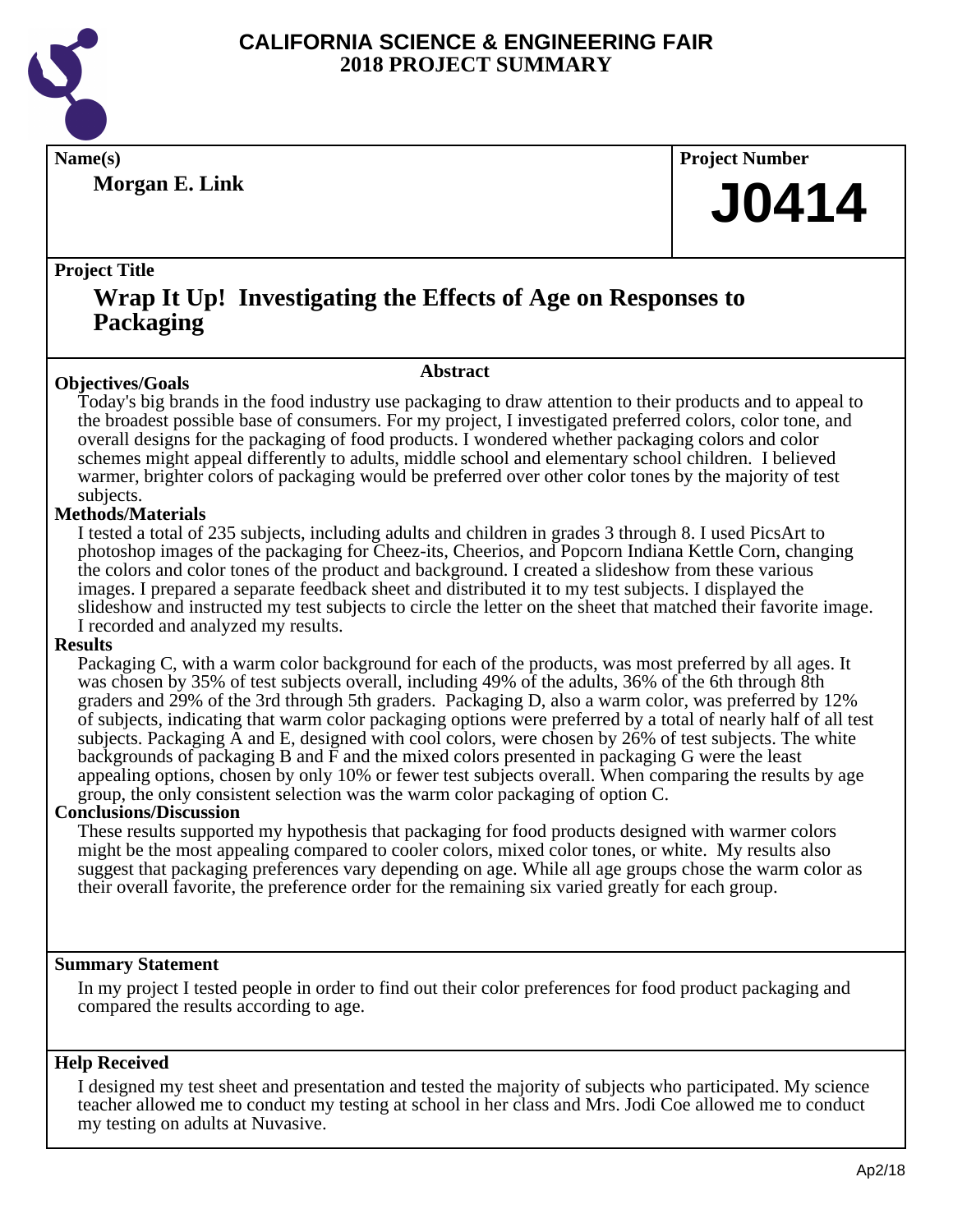

**Name(s) Project Number**

**Simona E. Michaelson**

## **Project Title**

# **Effects of Visual Stimuli on O.C.D.**

## **Abstract**

**Objectives/Goals** My objective for this experiment was to examine whether or not organized imagery can help reduce or prevent a panic attack.

## **Methods/Materials**

12 organized pictures,12 disorganized pictures,pre experiment survey,post experiment survey. 45 participants were separated into 3 groups (organized, disorganized, control). Participants in the organized and disorganized group completed half the survey, took the experiment (looked at pictures pertaining to their group), and then completed survey. Those in the control group took the entire survey at once.

### **Results**

According to my data, the participants in the organized group had the lowest stress levels, those in the disorganized group had the highest stress levels, and those in the control group had neutral stress levels. This data leads me to believe that organized imagery can help prevent/reduce a panic attack.

#### **Conclusions/Discussion**

The aim of this experiment was to see whether there is any correlation between organized imagery and the calming of a panic attack. After completing my entire experiment and comparing my data I have concluded that organized imagery does in fact lower stress levels. My data has also proven that disorganized imagery boosts stress levels. According to my research, the reason for these happenings are that when the brain feels threatened and the fight or flight response is activated. The disorganized imagery is what is threatening the brain. Contrary to the disorganized images, organized imagery calms the brain because it distracts the brain from the stresser.

## **Summary Statement**

My project monitored how the stress levels in an adolescent brain react to organized or disorganized visual stimuli.

## **Help Received**

I had help from a therapist,Deeann Peterson, who explained to me different ways students may react upon viewing the images. She explained how some may feel uncomfortable but no serious damage would be inflicted.

**J0415**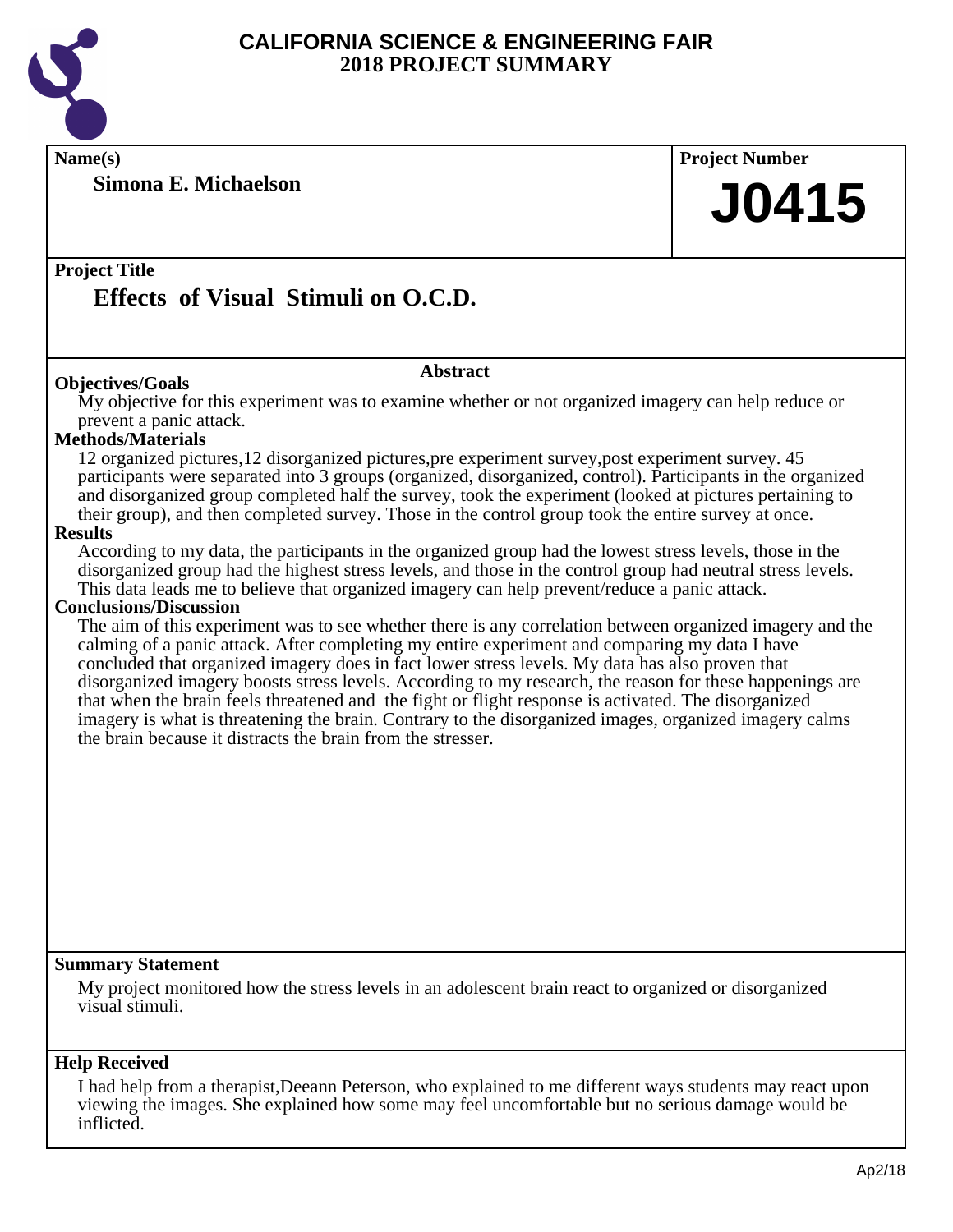

**Name(s) Project Number**

**Kate Morgan; Julia Vanoli**

# **J0416**

## **Project Title**

# **How False Assurance Affects Test Taking Preformance**

## **Objectives/Goals**

Our question is: How does false assurance affect test taking performance? We wanted to find out if when a student was told they did poorly on a test they would alter their answers on the retake to receive a different score.

**Abstract**

## **Methods/Materials**

First, a class had 5 minutes to complete a 16 question test that we constructed from practice standardized tests such as the SAT. When finished, we collected the tests and told them we would grade them. After what they thought was us grading the tests, we falsely told the test group they had a harder version of the test so they did poorly. The control group heard this but was given no information about their test. We told them they all would retake the test. They were falsely under the impression that they had different tests, however, the tests were the same. After comparing the two test scores we recorded the data in our data table. We repeated the same process for the 6th, 7th, and 8th grades.

#### **Results**

Our results showed that all of the eighth grade students in the test group changed their answers and half in the control group. Similar results were shown in sixth grade. Our hypothesis was consistent with our data for sixth and eighth grade. However, 7th grade's data was not consistent with our hypothesis. In total an average of 77% of the students in the test group changed their answers and only 53% of the control group changed their answers.

## **Conclusions/Discussion**

We created a basic experiment that could be easily branched off of to determine data for specific aspects of research. With further research test administrators could determine how what they say affects how the student performs on the test. This could lead to more accurate testing and student mindset to improve test scores.

## **Summary Statement**

In order to determine how people react and retake a test after they have been falsely told they did poorly, we decided to test the grades in our school by gathering them into a classroom and conducting an experiment; eventually discovering

## **Help Received**

Our adviser met with us for multiple meetings to organize our schedule and documents. Homeroom teachers of the classes we tested helped us proctor during the experiment.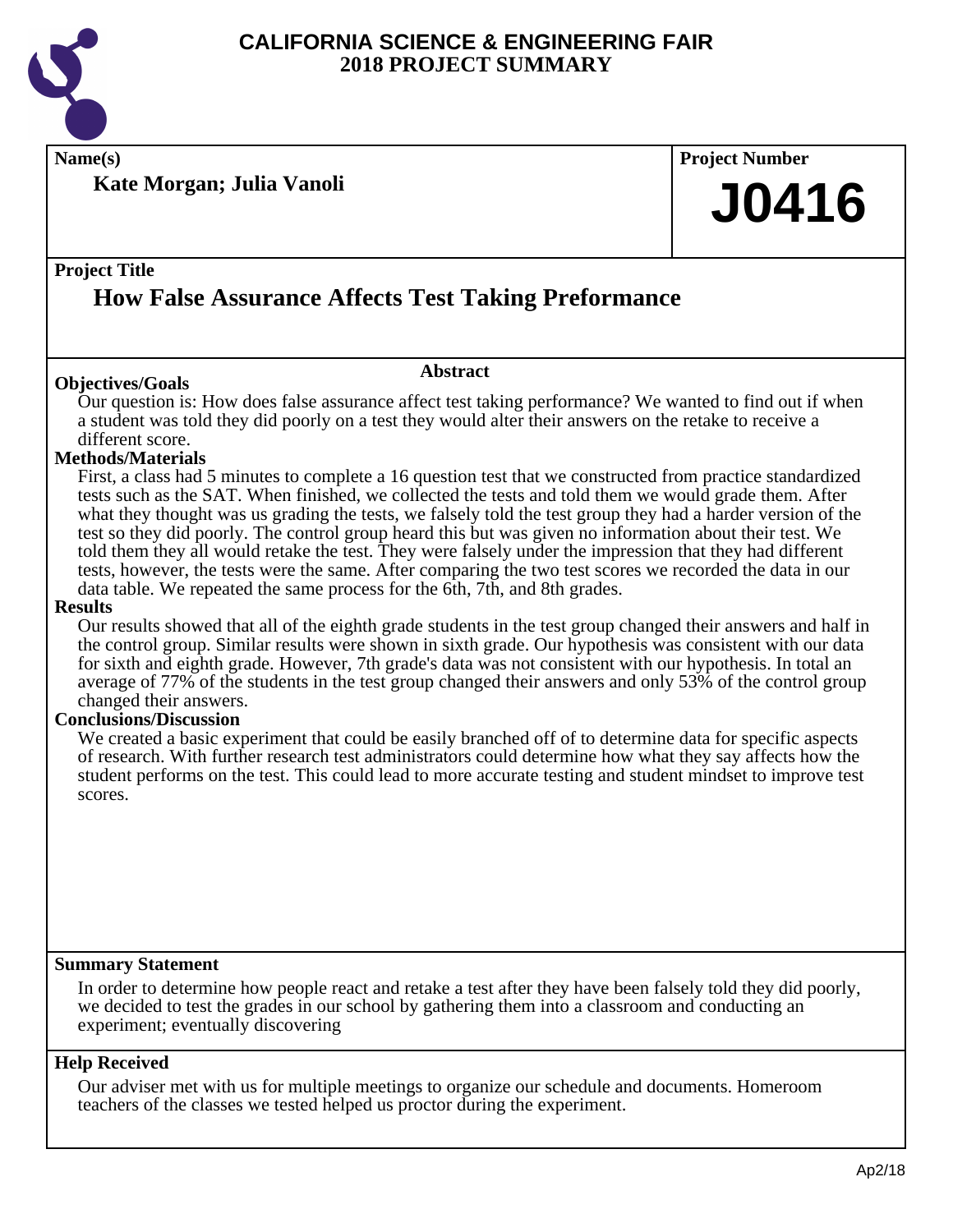

**Name(s) Project Number**

**Anna L. Munoz**

# **J0417**

## **Project Title**

# **Reward vs. Punishment: Which Is a More Effective Motivator?**

## **Objectives/Goals**

### **Abstract**

The purpose of my science fair project was to find the most effective short-term motivator between punishment and reward. This is an important subject as motivation is used daily to convince oneself and others to complete tasks.

## **Methods/Materials**

Three groups of twenty people with Informed Consent were tested; all groups were asked to cut as many one by one inch paper squares in one minute. Then, each group repeated the task with a different motivator to improve: one used a disgusting smoothie as punishment (just for show- nobody drank it) if they didn't, one had three candies as reward if they did, and the control group did not receive anything.

### **Results**

I measured how much each subject improved. The data sets had outliers, so median was used as the data summary instead of average. The punishment test group had the highest median improvement, 9.5 squares, and highest median percentage increase. In comparison, the reward and control groups' stats were 8.5 squares and 50%, and 8 squares and 35.4%, respectively.

## **Conclusions/Discussion**

While any motivator made a significant difference in how well subjects performed, there was only a small difference between punishment and reward, leaning in the former's favor. This may affect how one decides to motivate either themselves or others: they can use the small boost that punishment gives or apply the more ethical option, reward.

## **Summary Statement**

By analyzing subjects' improvement between two rounds of cutting out paper squares, I found that punishment is a more effective motivator than reward.

## **Help Received**

I designed and performed the experiment myself. Zoe Liberman and Vanessa Woods at the USCB Psychology Department taught me about motivation and its real world applications. Deirdre Li, Jen Checchio, and Juri Holmes at Foothill Elementary School let me use their classes as subjects.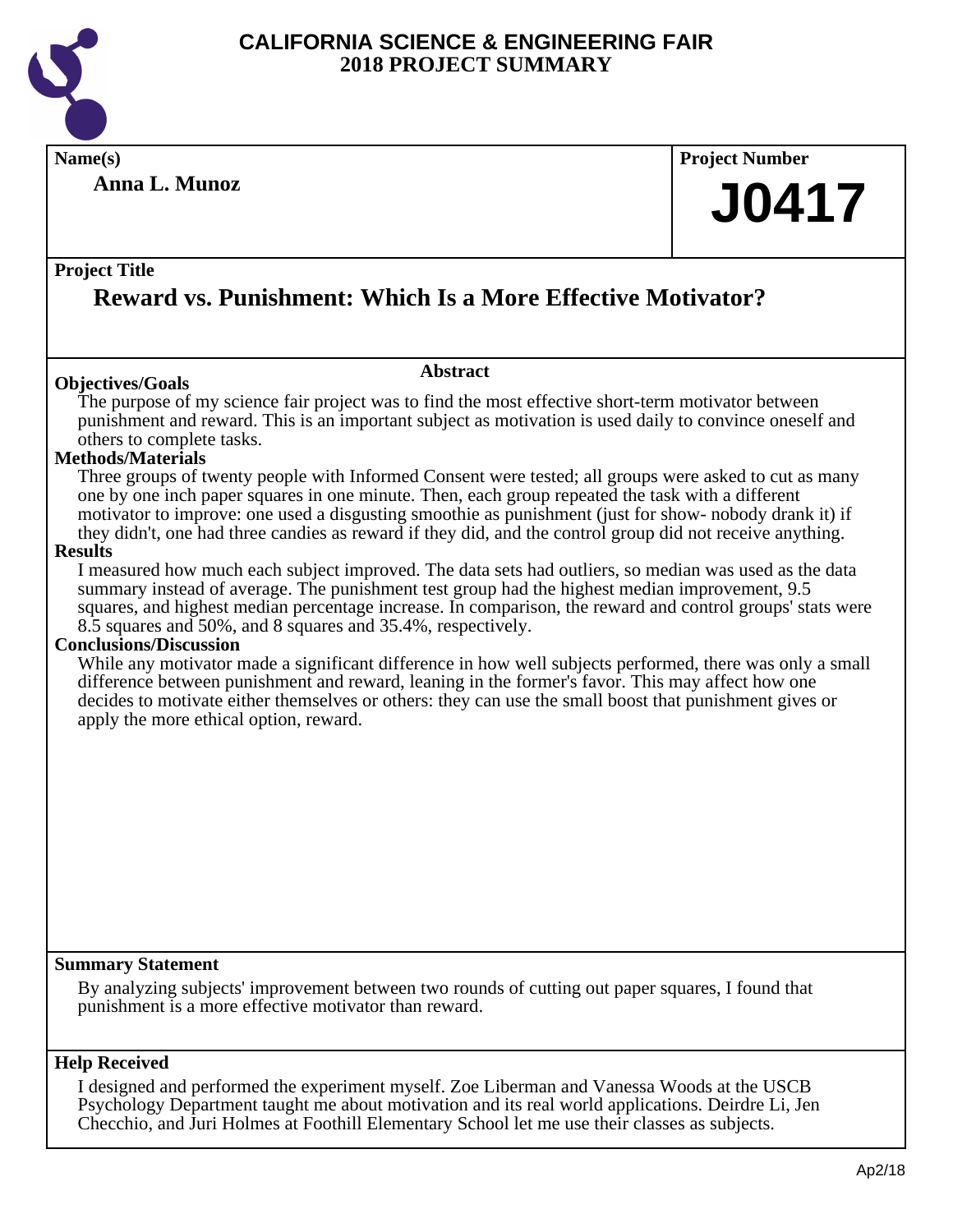

# **Braden Nucum**

**Name(s) Project Number**

# **J0418**

## **Project Title**

# **Excessive Use of Social Media: Do Teenagers Excessively Use Social Media More than Younger Children and Older Adults?**

## **Objectives/Goals**

## **Abstract**

The objective of my project is to determine whether people are excessively using social media. I hypothesized that teenagers would excessively use social media more than younger children and adults because younger children are monitored more than teens and adults have more responsibilities. Furthermore there are possible neurobiological reasons why teenagers could be excessively using social media. One study conducted in teenagers at UCLA showed that the nucleus accumbens, which is part of the reward circuitry, is activated during social media use. A different study found that during adolescence the nucleus accumbens becomes highly sensitive and the prefrontal cortex, which controls impulses, is not fully developed.

## **Methods/Materials**

I made a questionnaire based off of the nine criteria for a proposed Internet Gaming Disorder in DSM-5. I simplified the wording of the criteria so that younger children could understand the questions. I tested my questionnaire's validity with a think-aloud test. After obtaining informed consent, I surveyed 426 participants in the community from the different age groups (12 and younger, 13-18 years old, 19 and older). If any participant answered yes to five or more of the criteria, I considered them an excessive user of social media.

## **Results**

I found that 21.5% of the younger children, 27.5% of the teenagers, and 20% of the adults excessively used social media. I performed an ANOVA test to determine if the differences between my groups weren't by chance. With the ANOVA test I found that my data was statistically significant (p-value  $= 0.000151$ )

## **Conclusions/Discussion**

My results support my hypothesis that teenagers excessively use social media more than younger children and older adults. My data supports the creation of a Social Media Disorder and spreads awareness of how social media could be used excessively. This study may prompt people to monitor their children's and their own social media use.

## **Summary Statement**

I found that teenagers excessively used social media more than younger children and adults.

## **Help Received**

My mom and brothers helped me recruit participants to complete the surveys. My dad helped me analyze my data.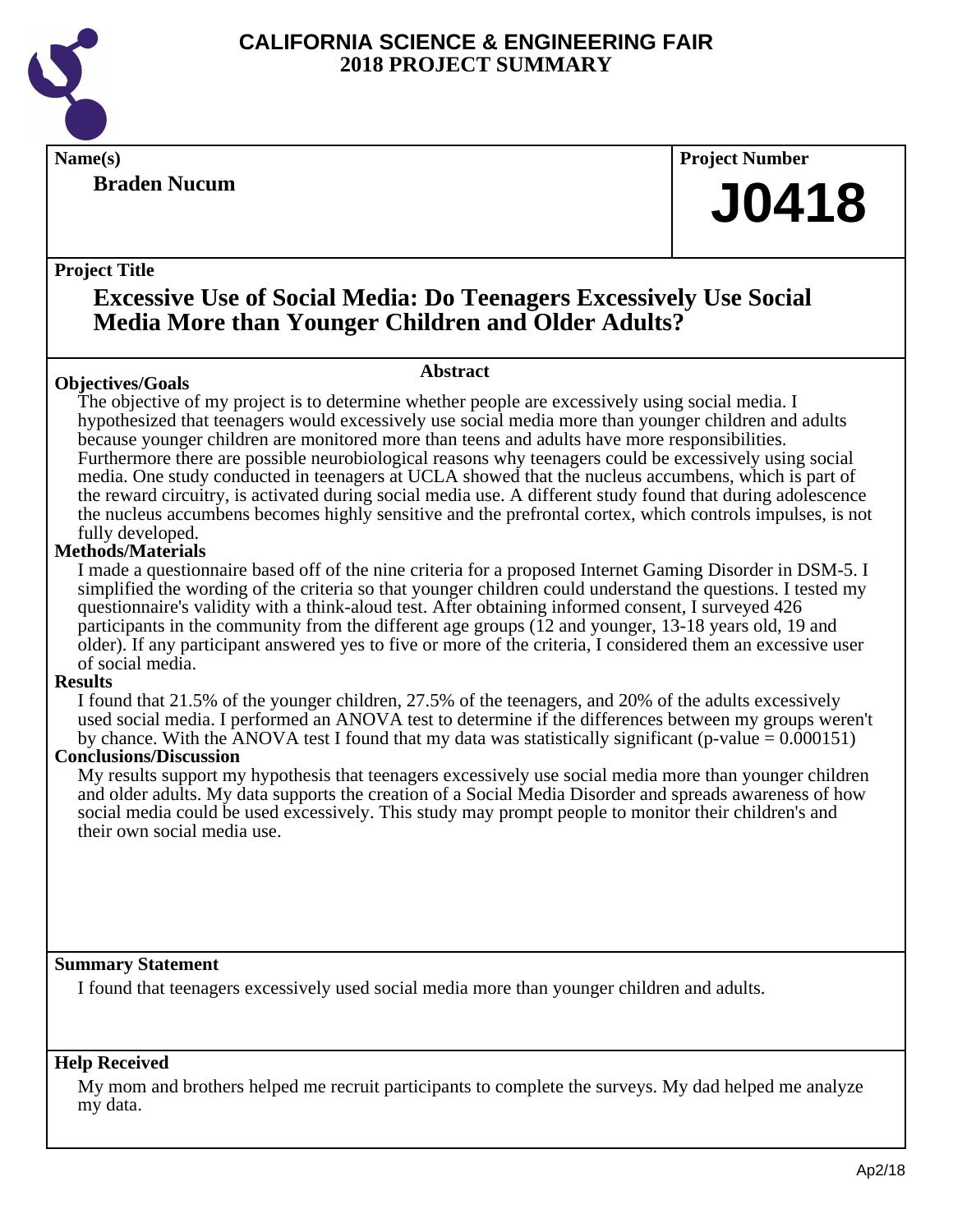

| <b>Anna I. Nunez</b><br><b>J0419</b><br><b>Education and Exposure to Overcome Medical Phobia</b><br><b>Abstract</b><br>The objective of this study is to determine the effect of education and exposure on stress levels, as<br>measured by blood pressure.<br>One sphygmomanometer, two full body Tyvek biohazard suits, safety goggles, face masks, latex gloves,<br>two volunteers, and 7th and 8th grade male and female test subjects with consent forms. Took<br>preliminary blood pressure. Gave half the subjects education and exposure to the Tyvek biohazard suit<br>and procedures. Blood pressure taken again with volunteers in full protective gear.<br>When blood pressure was taken by volunteers in Tyvek suits, nearly all test subjects blood rose. A single<br>session of education and exposure had no effect on blood pressure. | Limited education and exposure revealed no statistical difference on blood pressure. All test subjects<br>showed stress. It is concluded that the amount of education and exposure was not sufficient to have a<br>significant effect on test subjects. | Name(s)                                                                                                                      | <b>Project Number</b> |
|--------------------------------------------------------------------------------------------------------------------------------------------------------------------------------------------------------------------------------------------------------------------------------------------------------------------------------------------------------------------------------------------------------------------------------------------------------------------------------------------------------------------------------------------------------------------------------------------------------------------------------------------------------------------------------------------------------------------------------------------------------------------------------------------------------------------------------------------------------|---------------------------------------------------------------------------------------------------------------------------------------------------------------------------------------------------------------------------------------------------------|------------------------------------------------------------------------------------------------------------------------------|-----------------------|
|                                                                                                                                                                                                                                                                                                                                                                                                                                                                                                                                                                                                                                                                                                                                                                                                                                                        |                                                                                                                                                                                                                                                         |                                                                                                                              |                       |
|                                                                                                                                                                                                                                                                                                                                                                                                                                                                                                                                                                                                                                                                                                                                                                                                                                                        |                                                                                                                                                                                                                                                         | <b>Project Title</b>                                                                                                         |                       |
|                                                                                                                                                                                                                                                                                                                                                                                                                                                                                                                                                                                                                                                                                                                                                                                                                                                        |                                                                                                                                                                                                                                                         | <b>Objectives/Goals</b><br><b>Methods/Materials</b><br><b>Results</b><br><b>Conclusions/Discussion</b>                       |                       |
|                                                                                                                                                                                                                                                                                                                                                                                                                                                                                                                                                                                                                                                                                                                                                                                                                                                        |                                                                                                                                                                                                                                                         | <b>Summary Statement</b><br>use did not reduce stress levels in test subjects.                                               |                       |
| As measured by blood pressure, I found that a single exposure to biohazard suits and education in their                                                                                                                                                                                                                                                                                                                                                                                                                                                                                                                                                                                                                                                                                                                                                |                                                                                                                                                                                                                                                         | <b>Help Received</b><br>I developed the idea by myself after watching a documentary by Samaritan's Purse, a humanitarian aid |                       |

organization. My science teacher gave me materials and access to test subjects.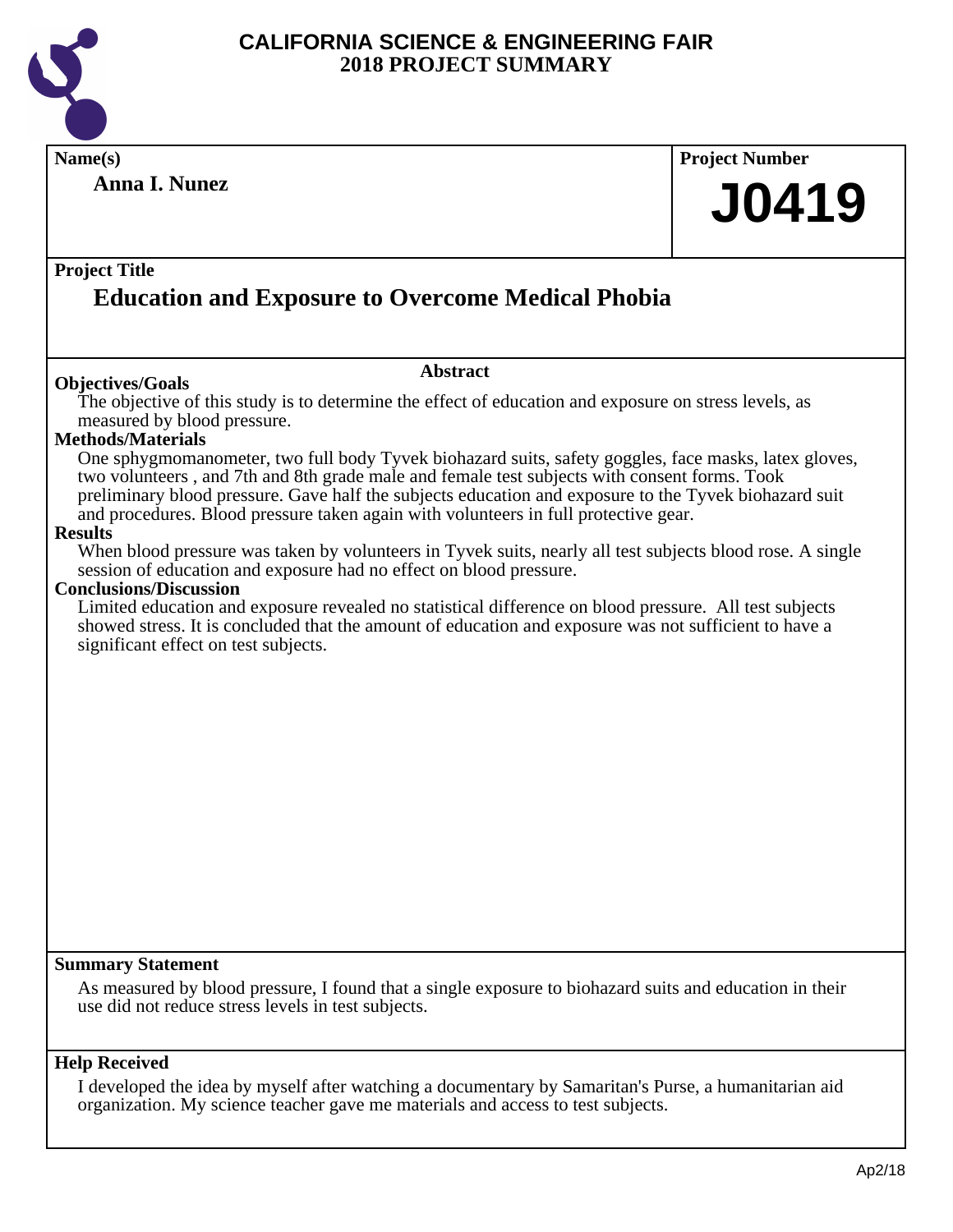

**Name(s) Project Number**

**Sarah D. Paredes**

**J0420**

## **Project Title**

# **Now You See Me, Now You Don't**

## **Abstract**

**Objectives/Goals** The objective of this study is to determine whether people more proficiently recognize faces of their own race or those of others.

## **Methods/Materials**

40 subjects, 8 different pictures of people per race, index cards, stopwatch. Subjects were tested in two sessions with a period of at least two days in between. Subjects were asked to indentify their own race. Four pictures were given to them to look at for 1 minute. Then I would mix the original four with four different pictures and ask the subjects to identify the original four. Once recorded the result, subjects would be asked to identify the original four again betweem the next 2-3 days and record the results.

### **Results**

The result of both the first and second sessions was recorded. The scores for the sessions showed that 42.5% of subjects only recognized their own race, 35% recognized both, 17.5% only recognized another, and 5% didn't recognize either. This showed that people were most proficient in recognizing only their own race faces.

## **Conclusions/Discussion**

The results supported my hypothesis that people would more easily distinguish the faces of those of their own race than those of others. The subjects mentioned that if I were to do tests over the course of different days, it would alter my data tremenously. Therefore I changed my procedure to have two sessions over the course of multiple days. At first my data supoorted that people both could recognize both their own race and those of others, but after changing my procedure it was clear that my data supported my hypothesis. Knowing that people do more easily recognize the faces of their own races better than those of others, we can now expose our young to more races. Doing so, they can be accustomed to seeing other facial features that come with different races.

## **Summary Statement**

I showed that people more profitiently recognize the faces of their own race, than those faces of another race, using pictures to test subjects.

## **Help Received**

I performed the experiments myself. I got help from my science teacher, with organizing the way I was going to explain my experiment, in order to make understandable to others.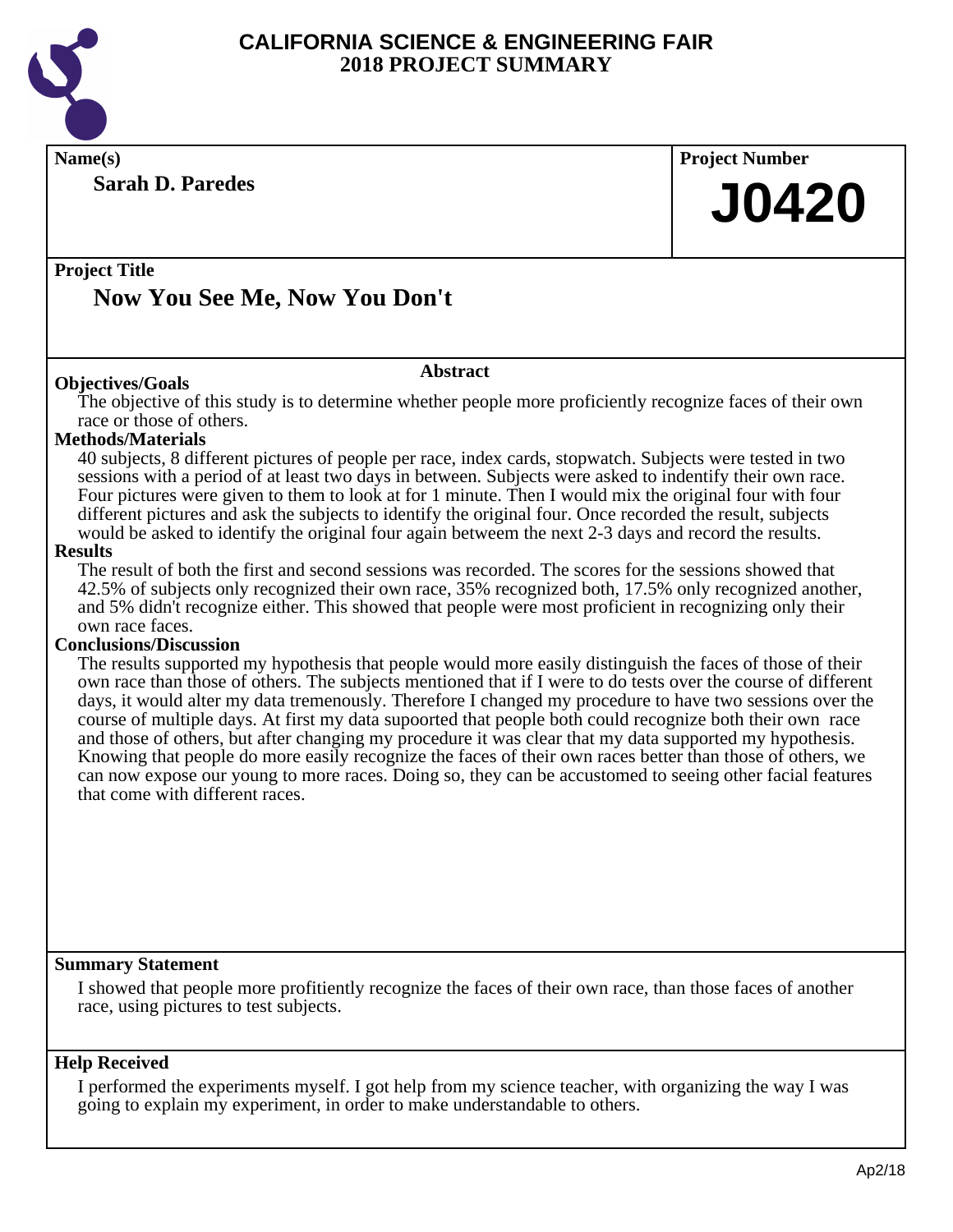

**Amanvir S. Parhar**

**Name(s) Project Number**

# **J0421**

## **Project Title**

# **Don't Let the Blue Light Bite: The Effect of Blue Light on REM Sleep**

**Abstract**

## **Objectives/Goals**

This project aimed to determine if exposure to blue light through screen time had any impact on the rapid eye movement (REM) sleep or the mood of a human sleeper.

## **Methods/Materials**

Two Fitbit Alta HR devices, two Handheld devices with Fitbit app to collect sleep data, and a pair of Blue-light Filter Glasses. Fitbits were used to collect information on the various stages of sleep, with and without the use of Blue-light filter glasses by the participants during their exposure to electronic screens before they went to sleep.

## **Results**

10 human subjects participated in the research. Exposure to blue light shortened the percentage of their REM sleep. The average of REM sleep for the blue-light exposure group was 21.19% of the total sleep, while the average for the non-exposure group was 23.11%, a difference equal to approximately 8 sleeping minutes. The mood, which was a potential risk during exposure testing, was, on the scale of 1 to 5, higher for the non-exposure days with an average of 4.50, slightly topping the exposure average of 3.81. The control group days were lacking about 2% of their usual REM sleep, and had a higher percentage average for the awake time (15.58%). The non-exposure tests had a decreased awake time percentage (13.43%). The data suggests that the REM sleep was compensated for awake time during exposure, and not all sleep stages were shortened by blue light.

## **Conclusions/Discussion**

The results showed that the blue light exposure lessened the REM sleep by 2%, and caused corresponding increase in the awake time during sleep. I concluded that the blue light does negatively affect the REM quotient and the mood of a human sleeper.

## **Summary Statement**

I found that the exposure to blue light through electronic screens before sleeping negatively impacts the REM quotient and the mood of a human sleeper.

## **Help Received**

My elementary school science lab teacher Mr. Clyde Mann helped me come up with this interesting project idea during our science discussions.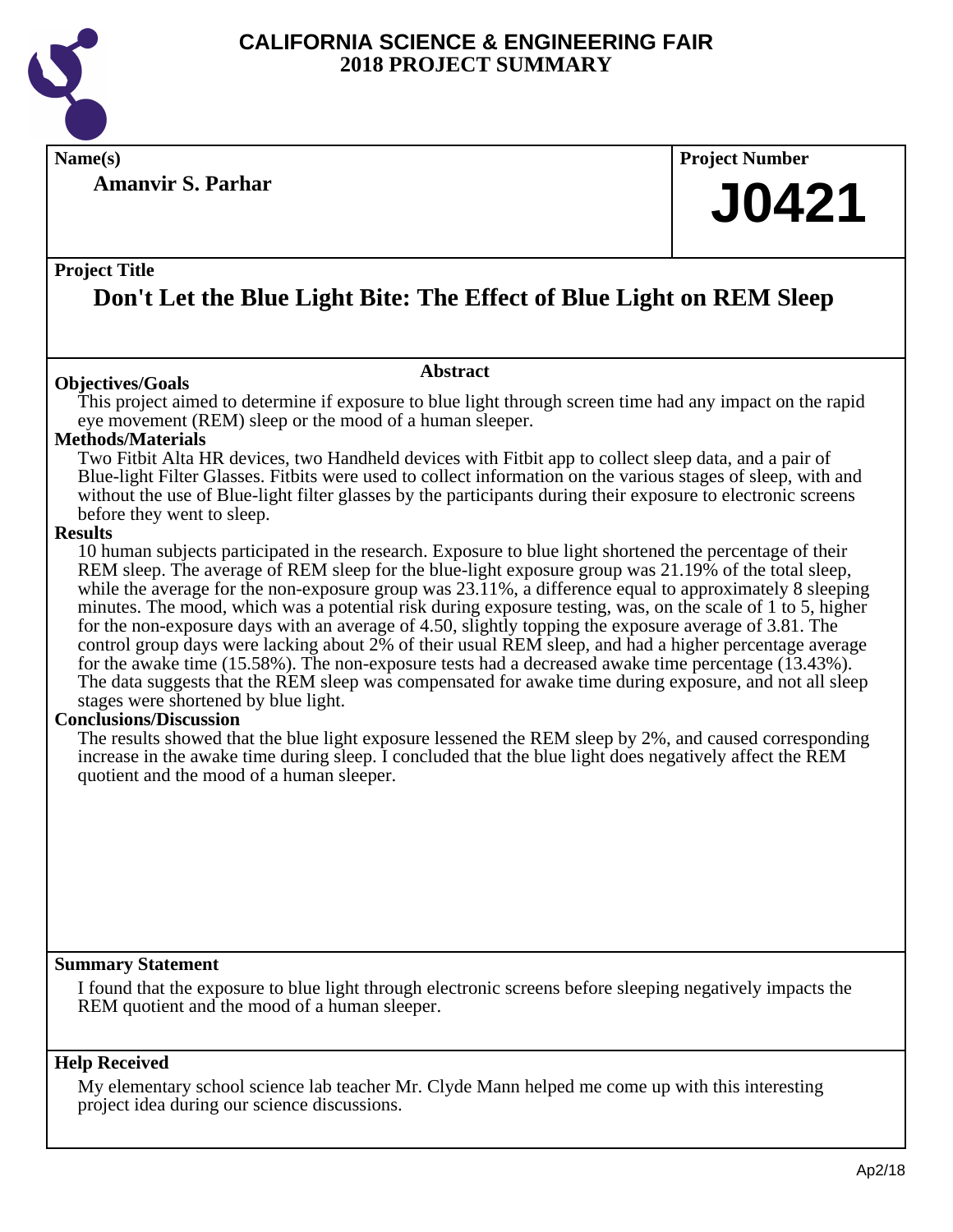

**David B. Rooney**

**Name(s) Project Number**

# **J0422**

## **Project Title**

# **The Influence of Athletes' Assumed Race on Perceptions of Potential Success**

### **Abstract**

**Objectives/Goals** The objective of this study was to determine if a high school athlete's assumed race, using name as a proxy for race, would influence subjects' perceptions of his potential success in college and professional sports.

## **Methods/Materials**

Two online surveys were distributed to adult subjects. Each survey had two stories about high school athletes. After reading the stories, subjects were asked how strongly they agreed or disagreed that the athlete would be recruited to and succeed in college and professional sports. In Survey A, the first story featured a talented high school basketball player named Jake (assumed to be White), and the second story featured an average high school football player named DeShawn (assumed to be Black). In Survey B, the first story featured a talented high school basketball player named DeShawn, and the second story featured an average high school football player named Jake.

#### **Results**

In 6 out of 8 scenarios there was a difference in the percent of respondents who strongly agreed or agreed about which athlete would be successful. Overall respondents had more confidence in DeShawn's potential to succeed in athletics than Jake's.

#### **Conclusions/Discussion**

This study confirmed past research showing that Black individuals are perceived to be more likely to succeed in sports than White individuals. This research showed that this is true even when race is not explicitly stated. Although the stereotype of Black individuals being more athletic may seem positive, all stereotypes have negative impacts. Interventions are needed to make people aware of their biases and to educate them about the harmful effects of these biases.

## **Summary Statement**

I showed that Black athletes are perceived as more likely to succeed than White athletes when rnames are used as a proxy for race.

## **Help Received**

I received help in designing my surveys and analyzing data from Corinne McDaniels, PhD, MPH, CHES, Director of the Institute for Public Health, San Diego State University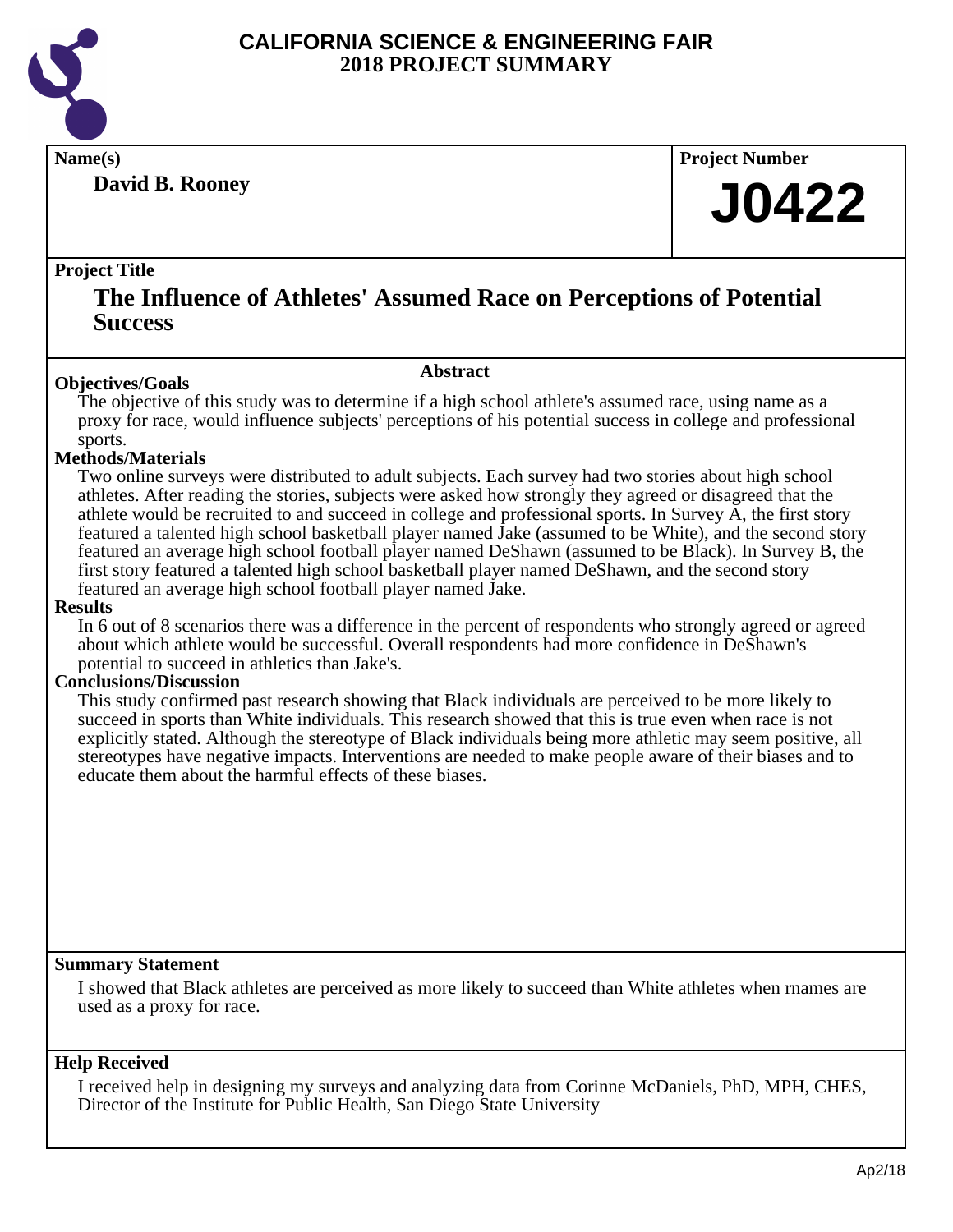

**Abigail P. Rosado**

**Name(s) Project Number**

# **J0423**

## **Project Title**

# **The Pressure to Fit In: Testing Conformity in Middle Schoolers**

## **Objectives/Goals**

The purpose of this experiment was to test how different genders, ages, and grades reacted to being influenced to choose an incorrect answer. The hypothesis was that when influenced, females would be influenced more than males, younger subjects would be influenced more than older subjects, and sixth grade subjects would be influenced.

**Abstract**

## **Methods/Materials**

The experiment was conducted by asking a test subject to participate in a "visual perception test". The test was comprised of six different large cards, each with a single line on one half of the card and three lines on the other half. Only one of the three lines matched the first line. The goal of the test was to select which of the three lines matched the length of the first line. In each test the test subject was joined by four of my assistants who were posing as test subjects. For each card the group was asked to select the correct answer. The assistants attempted to influence the test subject to answer incorrectly for three of the test cards. I recorded whether the test subject answered correctly or incorrectly, and repeated this process for all test subjects.

## **Results**

The results of this experiment were that overall, the test subjects were influenced to answer incorrectly, the males were more influenced than females, the older subjects were more influenced than younger, and the seventh graders was more influenced than the other grades.

## **Conclusions/Discussion**

My hypothesis was not supported because the seventh graders were most influenced, males were influenced more than females, and older age students  $(14)$  were the most influenced. My conclusion is that people should be aware of how common peer pressure is, and how easy it is to influence people into doing something wrong or incorrect, even if the question/decision is simple and answer is almost clearly stated.

## **Summary Statement**

I found that middle school students were influenced by peer pressure to answer incorrectly, even when the correct answer was obvious.

## **Help Received**

Mrs. Meza is my science teacher and was my advisor throughout the experiment.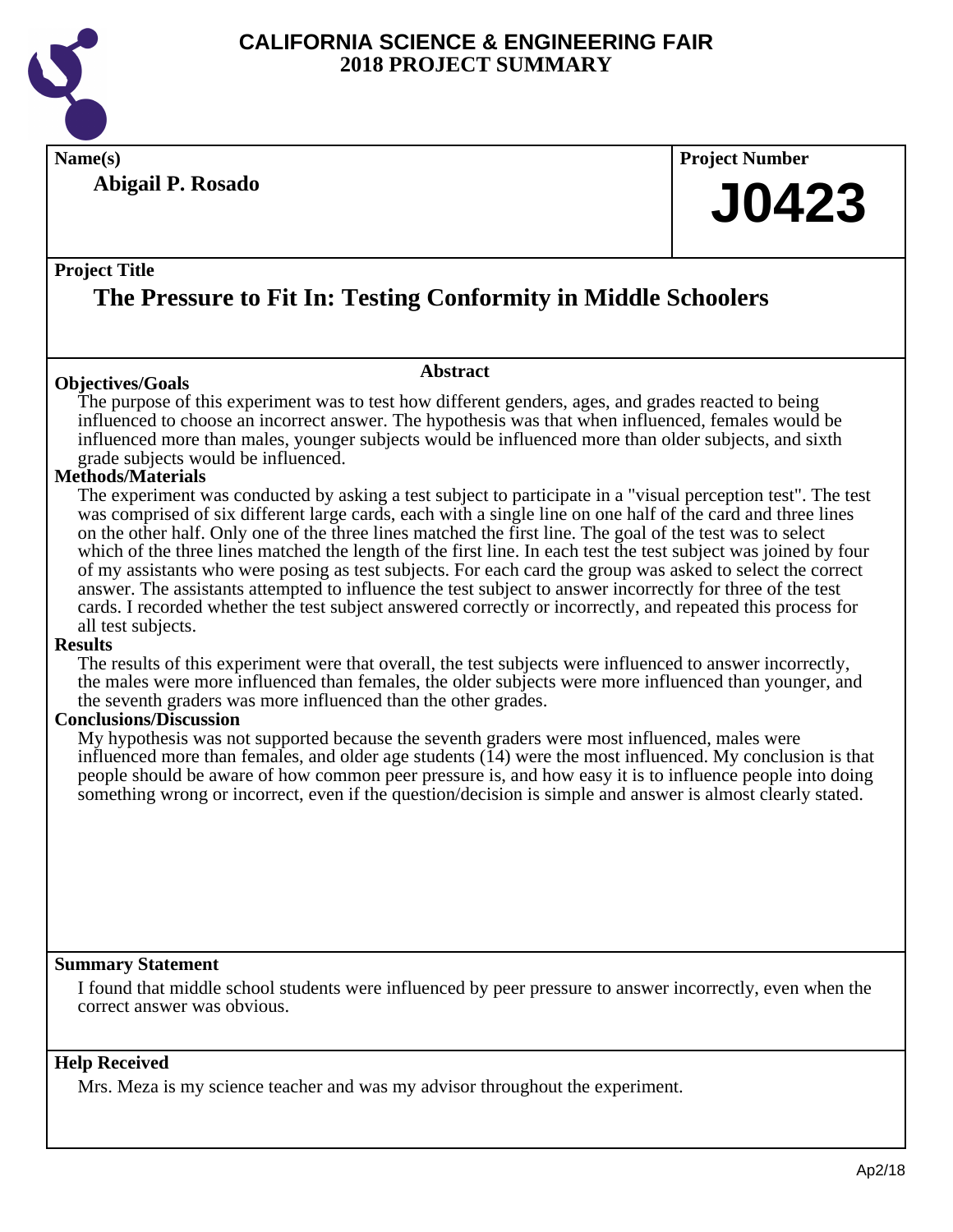

| Name(s)                                                                                                                                                                                                           | <b>Project Number</b> |
|-------------------------------------------------------------------------------------------------------------------------------------------------------------------------------------------------------------------|-----------------------|
| <b>Ainsley E. Savant</b>                                                                                                                                                                                          |                       |
|                                                                                                                                                                                                                   | <b>J0424</b>          |
|                                                                                                                                                                                                                   |                       |
|                                                                                                                                                                                                                   |                       |
| <b>Project Title</b>                                                                                                                                                                                              |                       |
| <b>Motivation vs. Actual Energy</b>                                                                                                                                                                               |                       |
|                                                                                                                                                                                                                   |                       |
|                                                                                                                                                                                                                   |                       |
| <b>Abstract</b><br><b>Objectives/Goals</b>                                                                                                                                                                        |                       |
| The objective of this study was to measure motivation and actual energy to see which drives young                                                                                                                 |                       |
| children and young athletes to succeed during performance.                                                                                                                                                        |                       |
| <b>Methods/Materials</b>                                                                                                                                                                                          |                       |
| 1st-3rd grade boys and girls, competitive boys hockey team, stopwatch, apple juice, food colored water,<br>running track, hockey warmup area. Measured timed running tests with control lap, apple juice lap, and |                       |
| motivation lap (special water, positive words).                                                                                                                                                                   |                       |
| <b>Results</b>                                                                                                                                                                                                    |                       |
| School kids and athletes were both timed in multiple laps. They were tested with an energy drink and<br>motivation. The results showed that athletes respond more to motivation.                                  |                       |
| <b>Conclusions/Discussion</b>                                                                                                                                                                                     |                       |
| School aged young boys and girls did not respond to the placebo drink or encouraging words. Measuring                                                                                                             |                       |
| young athletes on a team revealed a positive correlation to encouraging words and the placebo drink. The                                                                                                          |                       |
| conclusion is that athletes on a team respond to motivation vs. actual energy. It is their brains and                                                                                                             |                       |
| competitive nature (and possibly environment) that make them faster.                                                                                                                                              |                       |
|                                                                                                                                                                                                                   |                       |
|                                                                                                                                                                                                                   |                       |
|                                                                                                                                                                                                                   |                       |
|                                                                                                                                                                                                                   |                       |
|                                                                                                                                                                                                                   |                       |
|                                                                                                                                                                                                                   |                       |
|                                                                                                                                                                                                                   |                       |
|                                                                                                                                                                                                                   |                       |
|                                                                                                                                                                                                                   |                       |
|                                                                                                                                                                                                                   |                       |
|                                                                                                                                                                                                                   |                       |
|                                                                                                                                                                                                                   |                       |
| <b>Summary Statement</b>                                                                                                                                                                                          |                       |
|                                                                                                                                                                                                                   |                       |
| After reviewing two sets of young groups, I found that young athletes on a team respond more to<br>motivation vs actual energy.                                                                                   |                       |
|                                                                                                                                                                                                                   |                       |
|                                                                                                                                                                                                                   |                       |
| <b>Help Received</b>                                                                                                                                                                                              |                       |
| I interviewed a psychologist from the Cleveland Clinic (Dr. Michelle Yourkvitch) regarding the placebo                                                                                                            |                       |

effect. I designed the testing format and materials on my own as well as executing the study project. My teacher, Gena Heins, reviewed the project and prompted me to ask questions to dig deeper into the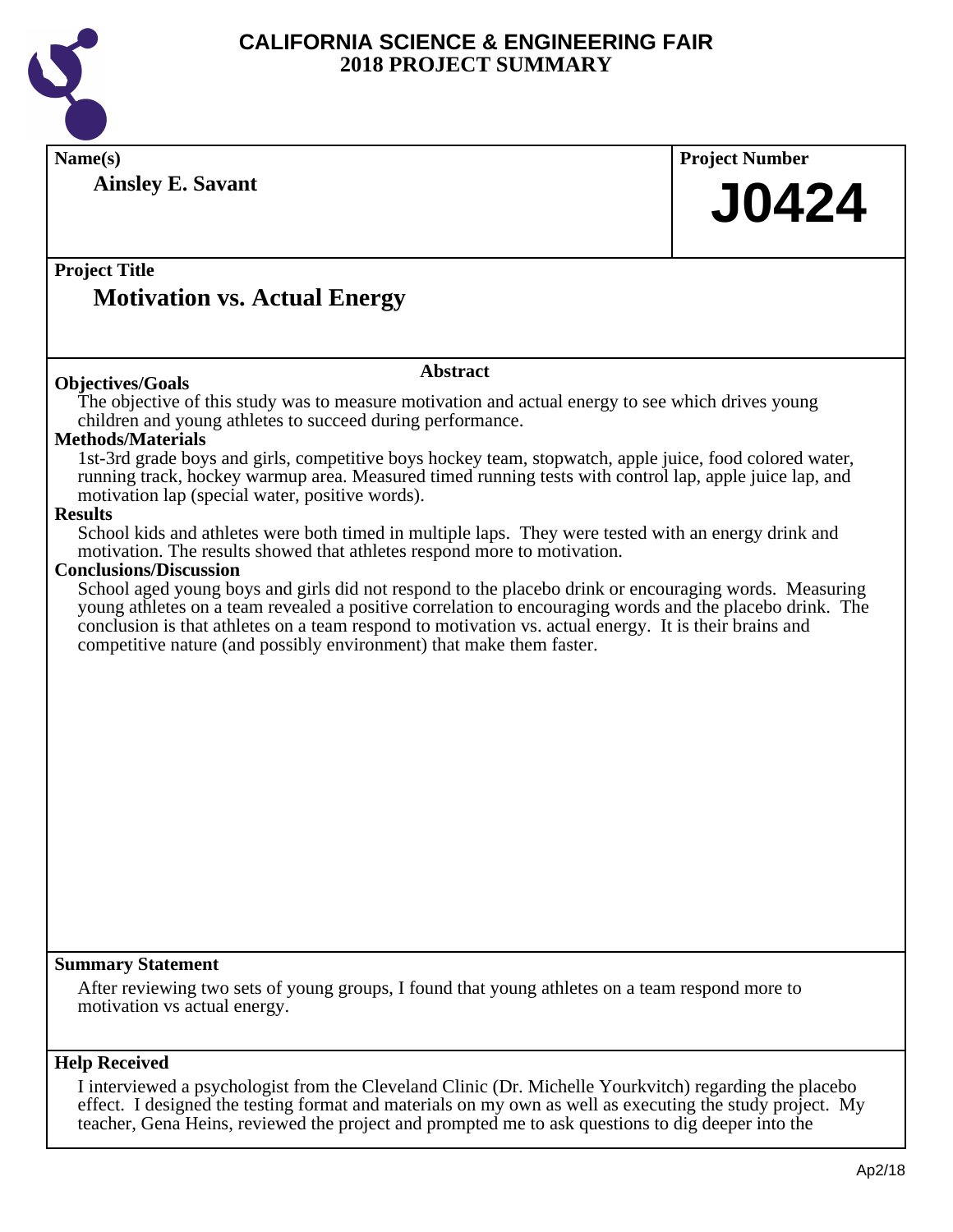

**Name(s) Project Number**

**Cecily Jade Stevenson**

# **J0425**

## **Project Title**

# **What Will Get a Driver to Come to Stop at a Stop Sign?**

## **Objectives/Goals**

The objective of this study is to determine which variable (signage, people crossing the street and kids playing or a police car parked on the corner) will make more drivers come to a complete stop at a stop sign.

**Abstract**

## **Methods/Materials**

I calculated the number of drivers stopping, rolling through and speeding through a stop sign when different variables were introduced and compared these numbers with the data I collected during the week-long observational study.

## Equipment included:

Signage that says drive carefully, look-alike police car, basketball, notepad and pencil, watch and cars Non-Equipment included:

Kids playing, adults walking their pets, drivers, an older person with a walker, parent with a stroller crossing the street and a four-way corner that has stop signs.

## **Results**

The observational study and variable data showed that of the 32 drivers observed each day (how many went through the stop sign in one hour of observation) only 7 (17%) stopped at the stop sign. With the introduction of variables (one at a time) the number of people that stopped went up to 31%.

The total numbers showed that in the eight days of data collecting, there were 352 drivers observed. Only 75 of these drivers actually stopped at the stop sign, that is only  $21\%$ . In other words, the total number of drivers that did not stop was 277 or 79%. More importantly, of the 277 drivers that did not stop 49 drivers sped through (did not change speed) the stop sign. Fourteen percent (14%) of the drivers in my neighborhood did not even slow down at a stop sign.

## **Conclusions/Discussion**

In conclusion, the results of the study, when adding each variable independently, were disappointing because drivers still went through stop signs without slowing down. On a positive note less drivers went through stop signs with the introduction of each variable. The number of drivers that stopped increased from 17% to 31% and the number of drivers speeding through went down from 17% to 6%. I presented my findings to California Office of Traffic Safety and our local city council in hopes that there could be more discussion on making the streets safer.

## **Summary Statement**

I introduce variables to encourage drivers to come to a complete stop at a stop sign

## **Help Received**

None. I designed and introduced the variables myself.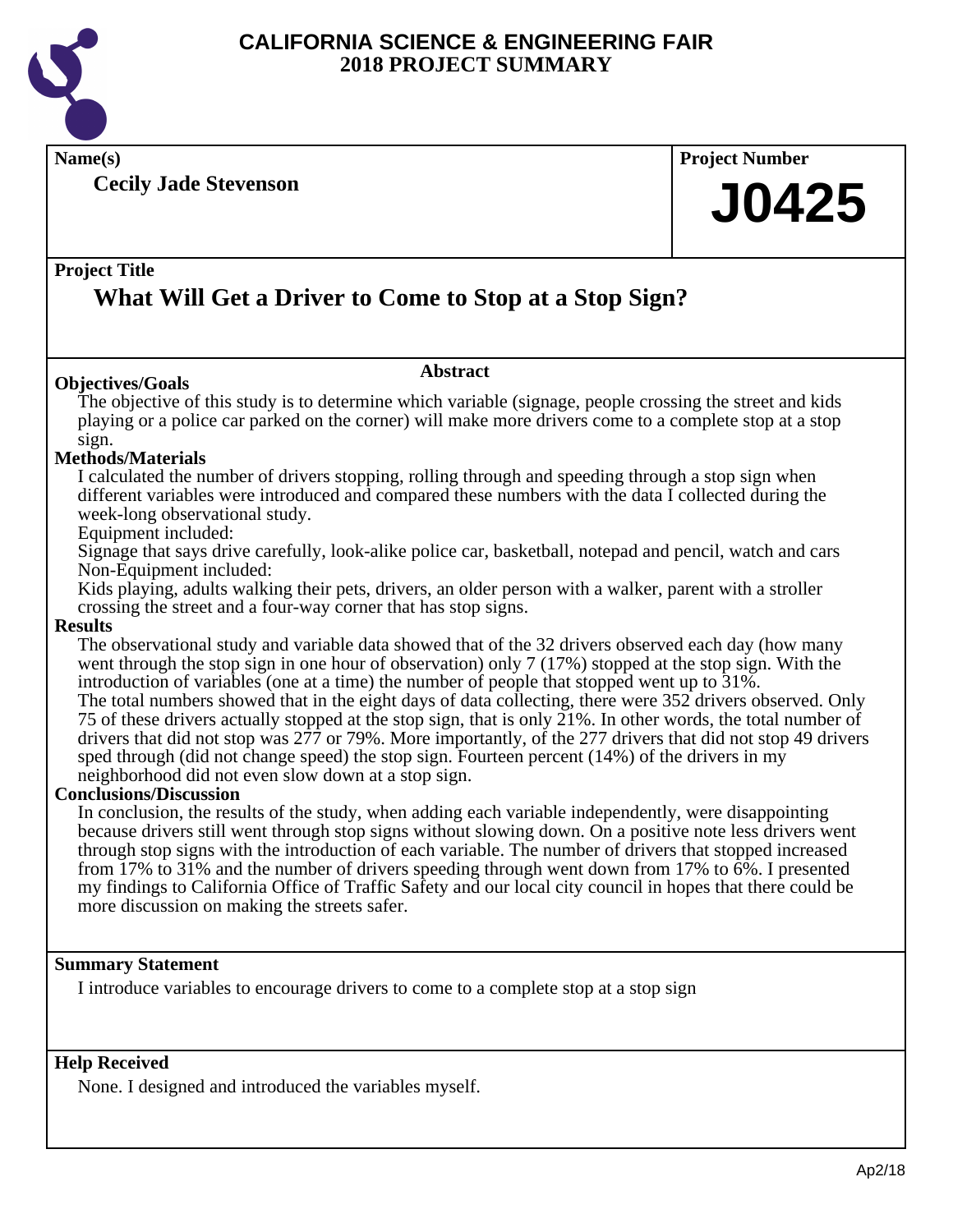

**Name(s) Project Number Haneefah F. Syed**

# **J0426**

## **Project Title**

# **It's Time for Waste Loss**

### **Objectives/Goals**

Is a 2 week waste loss challenge an effective way to promote waste reduction among my family and friends?

**Abstract**

## **Methods/Materials**

#Power Point presentation with statistics and facts to motivate participants

#Project Pamphlets with details of challenge

#Items for zero waste kit

#Materials for compost box

#Google Survey

#Brea Landfill tour arrangement, waivers and photo release forms

#Reminder app

## **Results**

A majority of the respondents were female (84%), and were between the ages of 18-65yr (83%). While half of the participants were motivated to start the challenge the other felt they were already applying some of the 5 Rs.

The most applied of the 5 Rs was Recycle and Rot was the least.

Among the weekend challenges, the zero waste kit was made by a majority of the respondents and while most would have liked to make a backyard compost or pit, were not ready at the moment to make one. Although it was difficult for working individuals to attend the landfill tour, having a video of the tour and sharing details was a learning and eye opening experience for 67% of the respondents. The most effective part of the challenge was making a zero waste kit and surprisingly after 2 weeks of trash trolling, a majority of the participants stated that they would miss the challenge and found it very motivating. One week after the challenge ended while 29% felt they were already being applying some of the 5 Rs the majority (57%) were amazed at themselves for making continued mindful choices.

## **Conclusions/Discussion**

I concluded that the 2 week "Waste Loss" challenge was successful in promoting mindful choices when it comes to waste reduction one individual at a time. To promote the least applied R which is Rot I would like to setup a live demonstration with the group or individually at their homes to start a backyard compost. The Landfill tour was difficult due to staff shortages for the OC waste and recycling center, video is sufficient. I would like to make creative and personalized zero waste kits in the future as it was such an effective part of my challenge.

#### **Summary Statement**

Post my two week waste loss challenge, my participants are on track to be mindful consumers and actively practice the 5 R's of zero waste living

## **Help Received**

Staff of OC waste and recycling helped me arrange for a Landfill tour of the Brea Olinda Landfill in Brea, California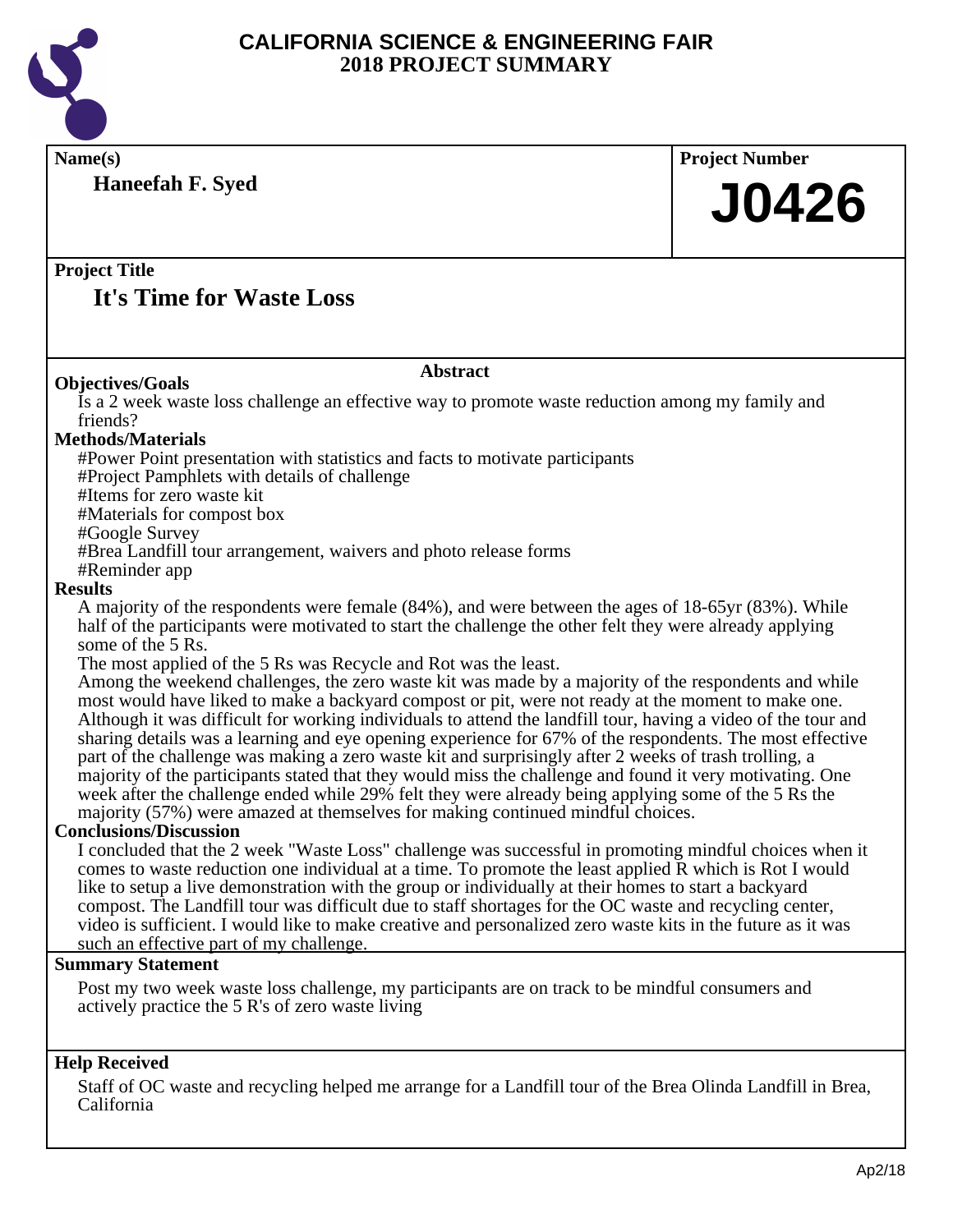

**Ananya Vinay**

**Name(s) Project Number**

# **J0427**

## **Project Title**

# **Testing Effectiveness of Computer Based Study vs. Traditional Methods: Are You Being a Neo-Luddite?**

## **Abstract**

**Objectives/Goals** The objective was to compare the effectiveness of traditional methods and computer-based methods in the age group 11-14 and see which is more effective.

## **Methods/Materials**

30 vocabulary words with definitions printed on paper, 30 vocabulary words uploaded into website-"Quizlet", cellphone timer, laptop. Recall tested after 30 minutes of studying.

## **Results**

The average score for each group was determined. The average recall score for the typing group was 14.48. The average recall group for the writing group was 13.65. The p-value was 0.53.This shows that there was no significant difference between the rate of recall in the 2 groups. This proves that both methods are comparable . Also since each subject crossed over two different methods of study, the test was not confounded by baseline knowledge or vocabulary level or inherent ability.A subgroup analysis was conducted by dividing the subjects by grade level and gender. The students were divided into two groups: grade 6-7 and grade 8-9. The difference in both groups were analyzed using t-test. There was no difference in delta (change of score) between typing and writing when subgroup analysis was done by gender/age. This further strengthens the proposition that typing and writing are at least equally effective for recall.

## **Conclusions/Discussion**

The results of this study were different from the earlier studies, which showed that writing was better. However these studies were done on older students born between 1970 - 1990. Writing was emphasized more and students were more comfortable with writing and had good handwriting speed. This is probably very important for feature classroom study design and learning as a near generation is more comfortable with computers and typing. This can be extended into study subjects like science, history, and geography which involves more analytical thinking especially when couple with visual and audio aids and see what is more effective. Current generation is more comfortable with typing than writing. It is important to update didactic methods to keep with these changes.

## **Summary Statement**

My study concluded that computer based study methods are at least as effective as traditional paper based methods for the age group 11-14.There was no significant difference between recall rate between either group.

## **Help Received**

NA